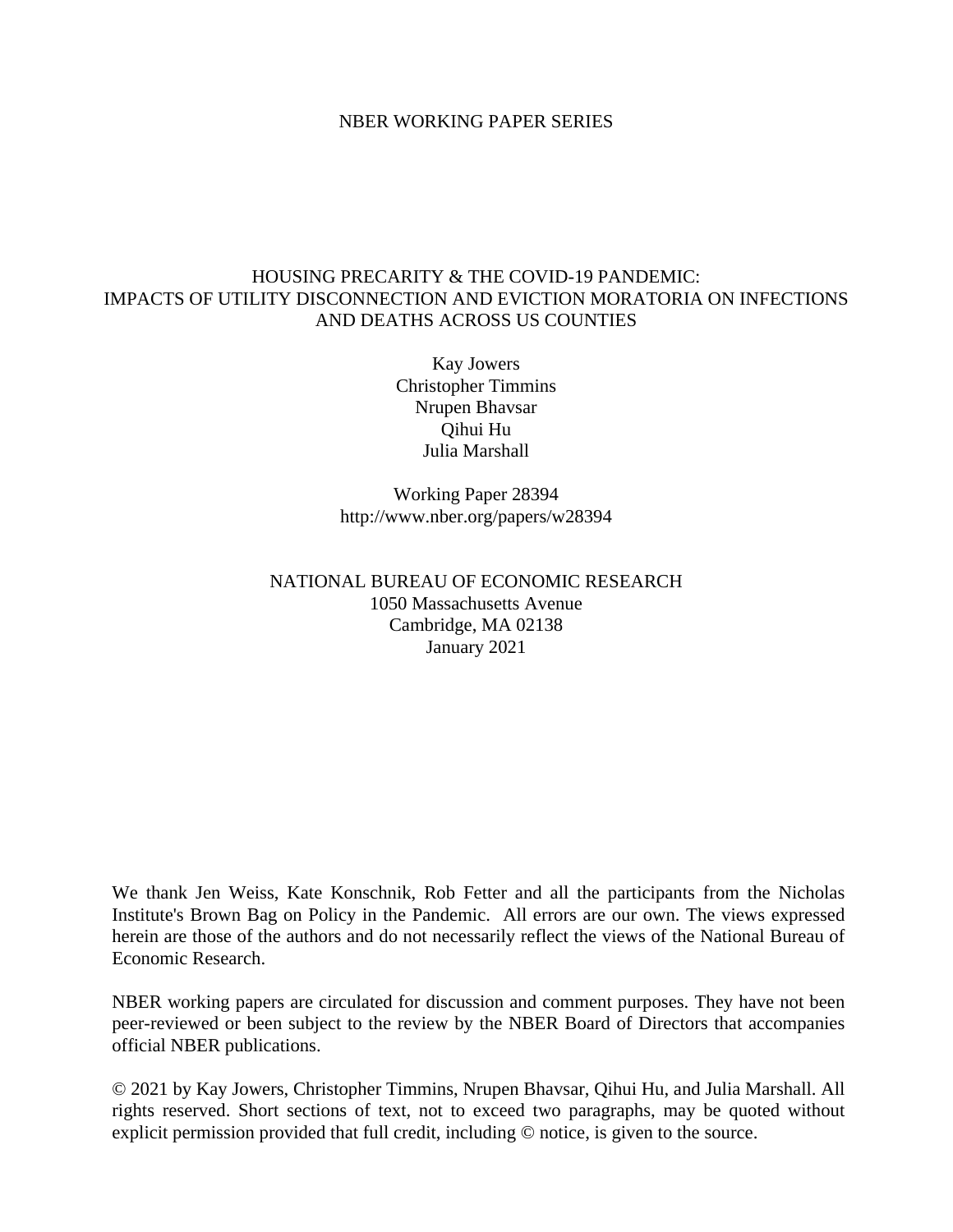Housing Precarity & the COVID-19 Pandemic: Impacts of Utility Disconnection and Eviction Moratoria on Infections and Deaths Across US Counties Kay Jowers, Christopher Timmins, Nrupen Bhavsar, Qihui Hu, and Julia Marshall NBER Working Paper No. 28394 January 2021 JEL No. I14,R38,R5

#### **ABSTRACT**

The COVID-19 pandemic has necessitated the adoption of a number of policies that aim to reduce the spread of the disease by promoting housing stability. Housing precarity, which includes both the risk of eviction and utility disconnections or shut-offs, reduces a person's ability to abide by social distancing orders and comply with hygiene recommendations. Our analysis quantifies the impact of these various economic policies on COVID-19 infection and death rates using panel regression techniques to control for a variety of potential confounders. We find that policies that limit evictions are found to reduce COVID-19 infections by 3.8% and reduce deaths by 11%. Moratoria on utility disconnections reduce COVID-19 infections by 4.4% and mortality rates by 7.4%. Had such policies been in place across all counties (i.e., adopted as federal policy) from early March 2020 through the end of November 2020, our estimated counterfactuals show that policies that limit evictions could have reduced COVID-19 infections by 14.2% and deaths by 40.7%. For moratoria on utility disconnections, COVID-19 infections rates could have been reduced by 8.7% and deaths by 14.8%. Housing precarity policies that prevent eviction and utility disconnections have been effective mechanisms for decreasing both COVID-19 infections and deaths.

Kay Jowers Nicholas Institute Duke University 2117 Campus Drive Durham, NC 27708 kay.jowers@duke.edu

Christopher Timmins Department of Economics Duke University 209 Social Sciences Building P.O. Box 90097 Durham, NC 27708-0097 and NBER christopher.timmins@duke.edu

Nrupen Bhavsar Division of General Internal Medicine Duke University School of Medicine 200 Morris St, 3rd floor Durham, NC 27701 nrupen.bhavsar@duke.edu

Qihui Hu Department of Economics, Duke University 213 Social Sciences Building PO Box 90097 Durham, NC 27708 USA qihui.hu@duke.edu

Julia Marshall Department of Economics, Duke University 213 Social Sciences Building PO Box 90097 Durham, NC 27708 USA julia.e.marshall@duke.edu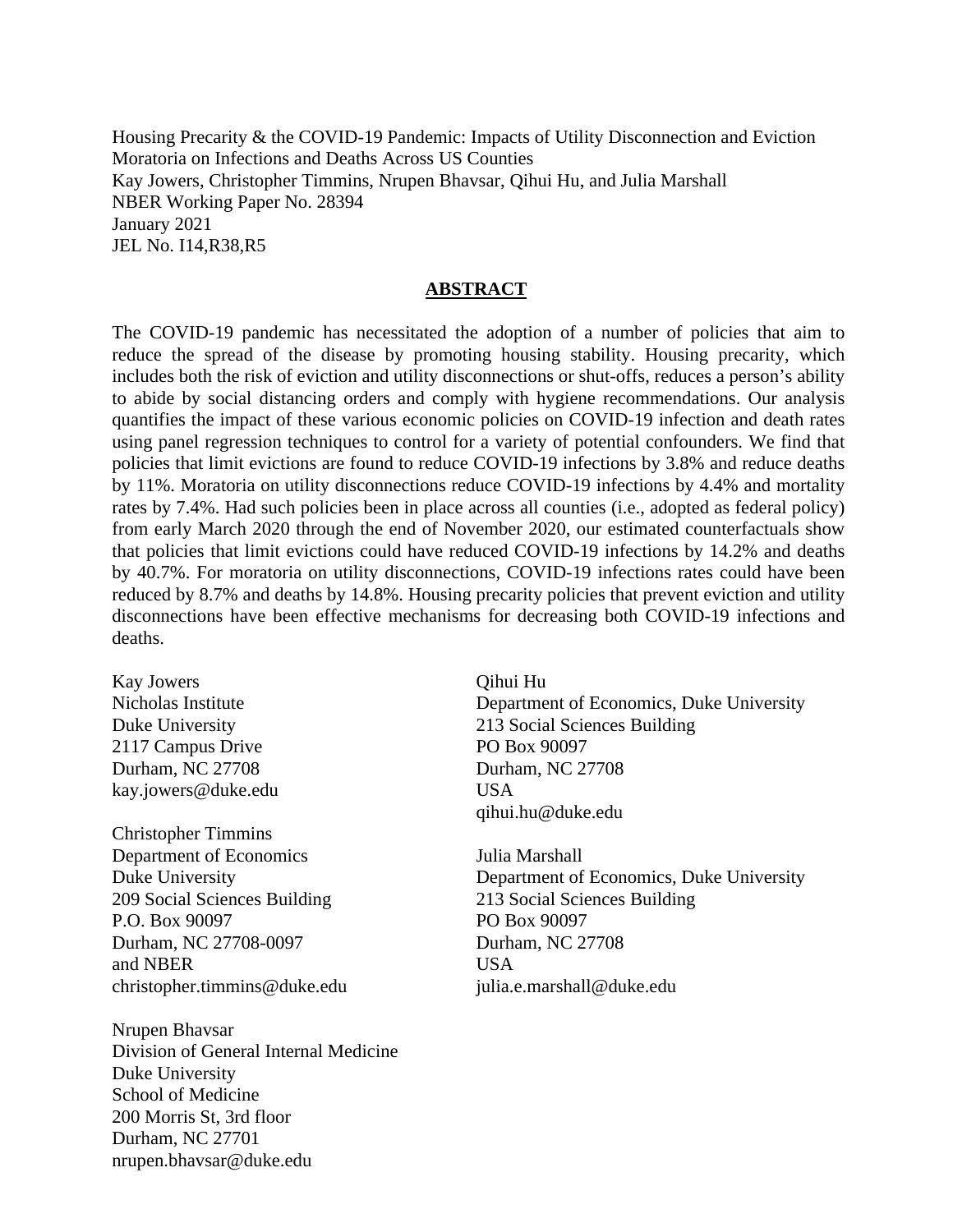## 1. Introduction

Reducing the spread of the COVID-19 virus has required policies that restrict many aspects of daily life. These policies, which have been introduced by all levels of government, include stayat-home orders, restrictions on gatherings, and school closures. While these interventions can provide public health benefits, they have left many people struggling to meet their financial obligations and basic needs. Government responses to these challenges have ranged from direct payments to households to lending programs for affected businesses. Our analysis focuses on measures adopted to address housing precarity, which include policies to stabilize households' tenure and access to essential services. Housing precarity has long been a problem in the United States, but it has been exacerbated by public health interventions required to address the spread of COVID-19. Ensuring that people have access to housing *and* essential services for water and electricity within their housing is necessary in any adequate government response to the housing precarity created by the COVID-19 pandemic.

In response to the lockdowns and closures that accompanied the pandemic, many jurisdictions temporarily halted evictions, suspended foreclosures, and granted relief from utility disconnections. However, these policies have been gradually expiring or have been extended with just-in-time actions, such as the one-month extension of a moratorium on evictions issued by the Center for Disease Control signed into law five days prior to its original expiration date. All of this has taken place in the face of subsequent waves of COVID-19.

Given the rising number of cases and the phasing out of policy interventions for housing and essential services, we examine the associations between housing, water, and energy interventions and COVID-19 infection rates and mortality. Because it is difficult to control for the variety of factors that may affect the efficacy of federal- and state-level policy responses, we focus on housing precarity policies adopted at the county-level. This helps us to better identify the impact of eviction and utility disconnection moratoria, and we find statistically significant reductions in both the number of infections and deaths when both types of policies are implemented.

We motivate this research with background on housing precarity and the need to include not only eviction risks but also utility scarcity in this analysis. We follow with a discussion of the heterogeneity in policy responses to the pandemic and an explanation of the modeling approach used to address this heterogeneity. We then discuss the results, conclusions that can be drawn from those results, and potential implications of this work.

## 2. Background

The economic fall-out from the COVID-19 pandemic has both highlighted and exacerbated a preexisting crisis around housing precarity in the United States. Much of the focus so far has been on examining the rising risk of being evicted from one's home due to job loss and financial strain associated with the pandemic (see e.g., Leifheit et al. 2020). Moreover, when facing eviction, complying with public health measures to limit social interactions is very challenging. Compounding these difficulties is the fact that healthcare costs can increase the risk of evictions (Allen et al. 2019; Schwartz et al. 2020) and evictions can negatively impact health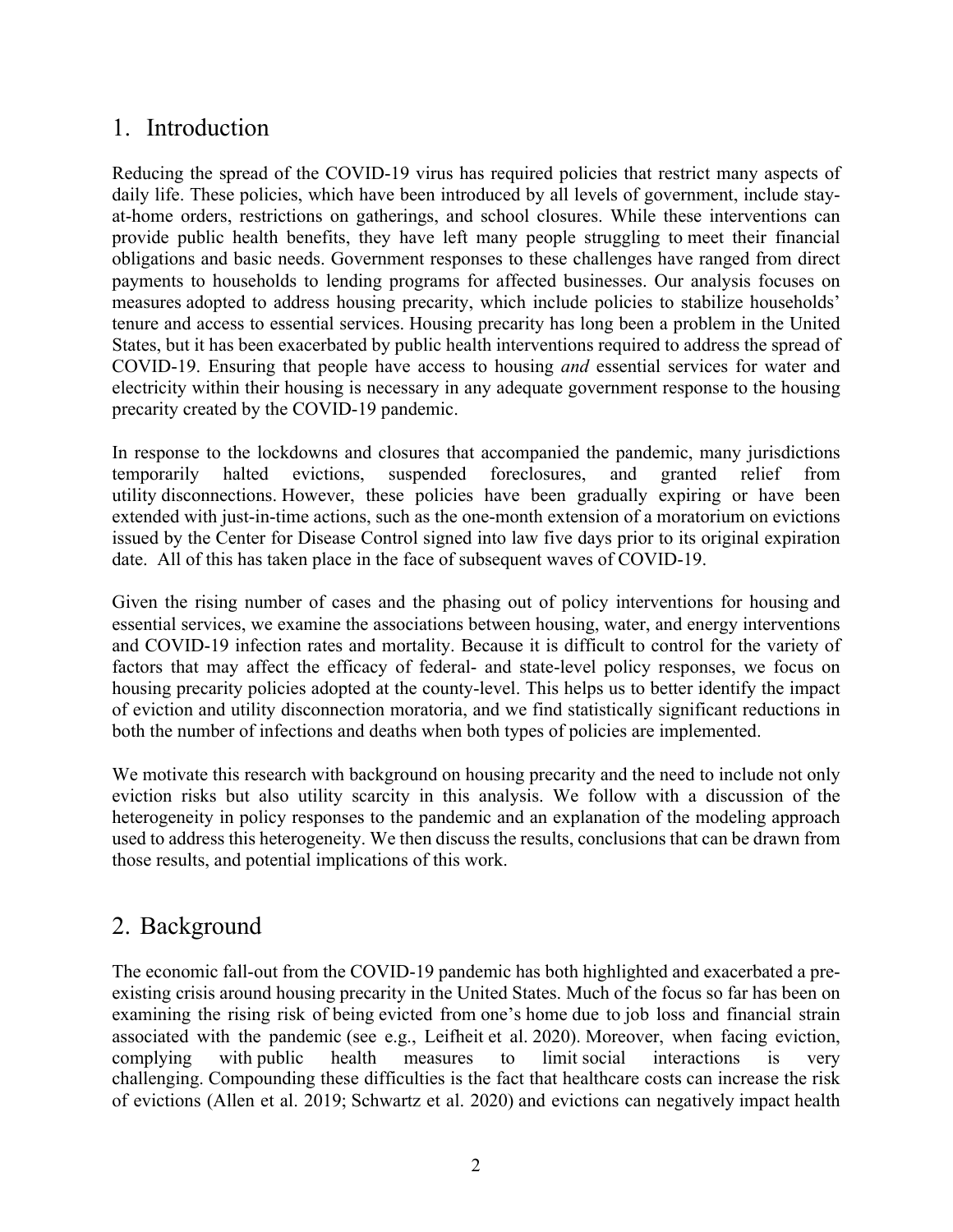(Rinkoo et al, 2020; Vásquez-Vera et al, 2017). However, precarious housing conditions are not only related to losing one's housing entirely but also to the quality of the housing and access to essential services, such as water and electricity.

Utility scarcity, defined as the complete absence of or decreased access to water and energy resources (Eichelberger 2010), is also an important element to consider when reducing the spread of the COVID-19 virus (Broto and Kirshner 2020). Research shows that utility shut offs and the financial strains of associated penalties, deposits, and fees are precursors to eviction, indicating that housing insecurity and energy insecurity may be concurrent hardships (Humphries, Mader, Tannebaum, & van Dijk, 2019; Jessel et al., 2019). Safe and reliable access to water is vital to human health under any conditions and especially so in the midst of a pandemic. Inadequate access to reliable and clean water means that people lack access to safe water for drinking and cooking (Wutich and Brewis 2014), which can cause physical illness (e.g., dehydration) as well as for basic hygiene measures, such as hand washing, which are critical for protecting health and preventing the spread of communicable diseases (Rusca et al. 2017; Prüss-Ustün et al. 2019). Lacking access to safe and reliable water causes stress and can trigger mental health problems (Wutich 2009; Sultana 2011; Brewis, Choudhary, and Wutich 2019). People without adequate access to water are also is stigmatized within communities, which can further exacerbate mental health impacts (Brewis 2019; Flowers 2020). Water insecure households in the US are more likely to be renting their homes, earning lower incomes, and spending higher shares of gross income on housing costs. They are also more likely to be headed by people of color (Meehan et al. 2020). Though we think of water access as nearly universal in the United States, around 0.3% of the population lacks adequate access to water, which is the equivalent of the population of a US city somewhere between the size of Dallas, TX, and San Jose, CA (Meehan et al. 2020).

Energy insecurity or energy poverty is also a public health threat and is extremely prevalent in the United States (EIA 2018; Jessel et al., 2019; Doremus et al. 2020). Energy insecurity is associated with respiratory illnesses, such as asthma, pneumonia, as well as with mental health challenges, such as depression and anxiety (Hernández & Siegal, 2019). Service disconnections may strain chronic health conditions and force individuals to seek additional medical care (Jessel et al., 2019), which compounds their financial burdens placing them at even greater risk of eviction. The Energy Information Administration's most recent Residential Energy Consumption Survey (RECS) finds that 31% of US households experience energy insecurity (2018). It also finds that 20% of the households surveyed reduce or forego purchasing necessities such as food and medicine to pay for energy and 11% of households surveyed keep their homes at unhealthy or unsafe temperatures to avoid increases in their energy costs (2018). Since that time, energy costs have only increased for residential consumers (EIA 2018).

Energy insecurity is not only driven by increasing utility costs, but also by the relationship between neighborhood demographic factors and the quality of housing stock. In the 2018 RECS, the Energy Information Administration found that households with residents identifying as people of color and/or low-income experienced more energy insecurity (2018). In addition, energy insecure households were also likely to be living in homes built prior to 1990 (2018). The mechanisms driving these demographic differences in energy insecurity are tied to enduring patterns created by a host of institutional rules, regulations, and practices that included discriminatory planning and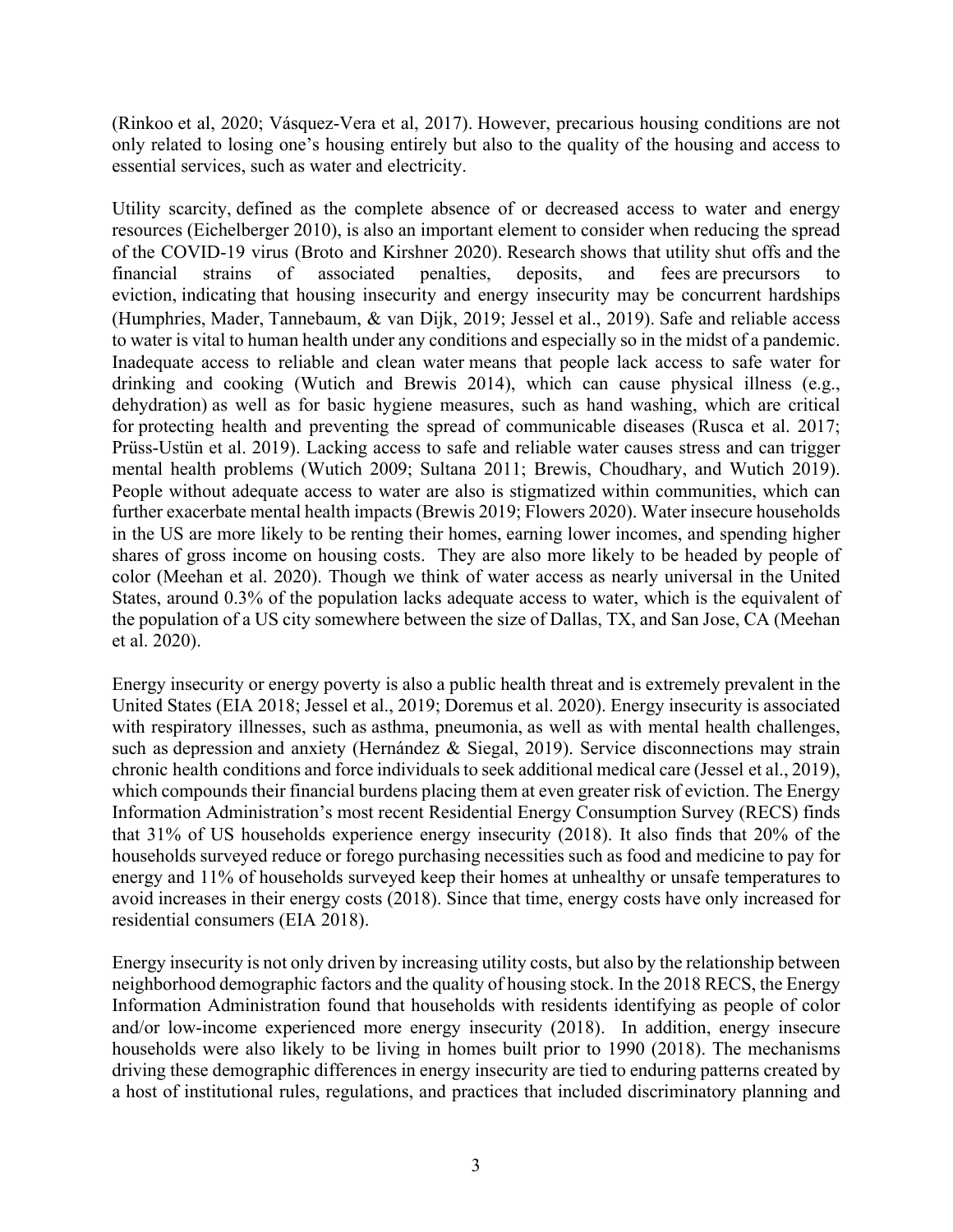lending practices, known as "redlining" (Rothstein 2017), and other forms of disinvestment in historically Black neighborhoods. The result of this disinvestment has been the creation of disproportionate structural energy inefficiencies in the housing stock available to people of color and low-income people, whether they are renters or homeowners (Swain, Emmett, & Lawrence, 2020). For renters, landlords may not weatherize or invest in energy efficiency due to the high upfront costs, forcing renters to bear the financial burden of increased energy bills (Jessel et al., 2019). When low-income, energy insecure households choose to defer utilities payments in order prioritize other household expenses, such as rent or mortgage payments, they can enter a cycle of debt accumulation and payment deferral that puts them at an even greater risk of losing their home altogether (Rinkoo et al, 2020).

#### *2.1 Heterogeneity in Government Responses to COVID-19*

The policy response to the pandemic has been varied across the type of policy actor (federal, state, or local government), the policy target (e.g., schools, non-essential businesses), the mechanism selected (e.g., mask mandates, stay-at-home orders), the degree of implementation and enforcement (voluntary vs. mandated), and in the timing of policy enactment and expiration. Adding to the complexity is that the suite of policy interventions required to protect public health have also created substantial financial distress that necessitated a cascade of policies to mitigate the economic fallout. Hale et al. (2020) document a high amount of variation and nuance in state government responses to the COVID-19 pandemic. They find that even when state and local governments adopted similarly strong responses at the beginning of the outbreak in March, sharp divergences both across and within states began to emerge by April. We see such divergences in the responses of governments at all levels in their initiatives and relief to alleviate housing precarity.

At the federal level, the Department of Housing and Urban Development began by implementing early on a policy that placed a moratorium on evictions for those in federally subsidized rentals and on foreclosures for homes with federally-backed mortgages (HUD 2020). These provisions were incorporated into the Coronavirus Aid, Relief, and Economic Security Act, or the federal CARES Act (Pub. L. No. 116-136), which was signed into law on March 27, 2020, and placed a 120-day moratorium on evictions for properties that participate in government programs or that have a federally backed mortgage loan through July 31, 2020. The protections for homeowners with federal-based mortgages were put in place through December 31, 2020. After the CARES Act evictions moratorium expired, the Centers for Disease Control (CDC) issued the Temporary Halt in Residential Evictions to Prevent the Further Spread of COVID-19, an unprecedented moratorium on evictions invoking powers under the Public Health Service Act (85 Fed. Reg. 55292). The CDC's eviction order was put in place on September 4, 2020 and was set to expire on January 1, 2021. Congress extended the CDC's moratorium until January 31, 2021, in a second set of stimulus measures included in the Consolidated Appropriations Act, which passed on December 21, 2020 and was signed by President Trump on December 27, 2020 (Pub. L. No. 116-260). The second stimulus measures expand on the CARES Act by also allocating \$25 billion in rental assistance that can be used by qualified families to pay rent or utilities as well as for past-due rent or utilities. These protections have been essential for ensuring housing security for those who have experienced job losses or income reductions related to the pandemic.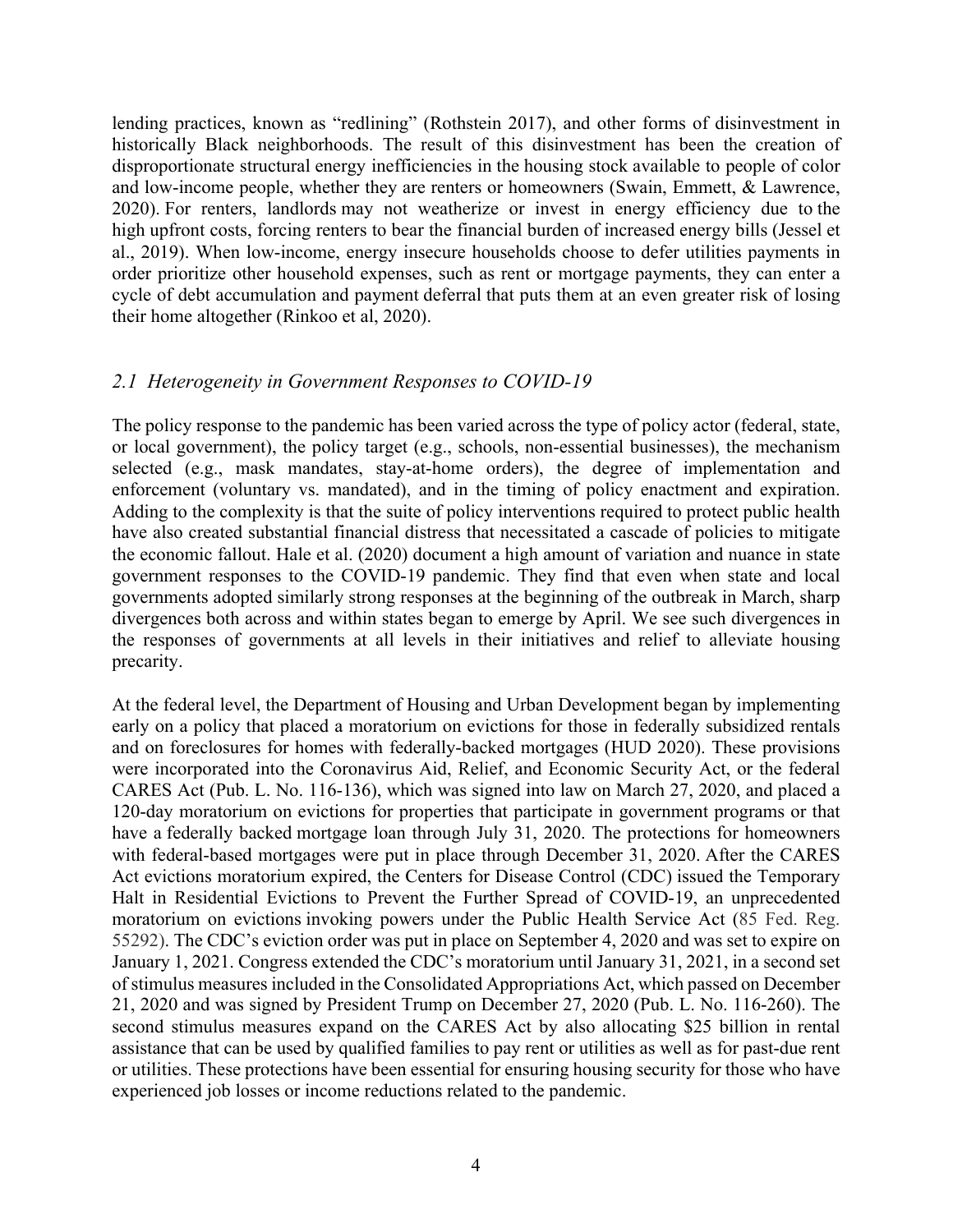In addition to this federal response, many state and local governments issued their own stays on evictions (Desmond 2020; Poteat et al. 2020; Leifheit et al. 2020; Benfer et al. 2020). These stays and moratoria have varied in their application with some prohibiting the filing of petitions for evictions while others merely stayed the hearing process once an eviction petition was filed. Cowin and Stevens (2020) find that regardless of ban type, eviction filings were reduced in areas that adopted them. In the areas where these policies have expired, evictions proceedings have quickly returned to their pre-pandemic levels (Cowin and Stevens 2020). Evictions filings are also expected to increase as the pandemic continues and household financial situations continue to deteriorate. Some states have acted to match the current federal policy protections through January 31st, 2021, including North Carolina (North Carolina Exec. Order 184). Others have gone further than the federal policy. In New York, the COVID-19 Emergency Eviction and Foreclosure Prevention Act of 2020 (2020 N.Y. Laws 381) was passed to prohibit evictions and foreclosures as well as any negative credit impacts for residents that related to the COVID-19 pandemic through May 1, 2021. Connecticut's governor extended their state's ban until February 9<sup>th</sup>, 2021 (Conn. Exec. Order No. 9T). Washington's governor also extended their state eviction moratorium until March 31<sup>st</sup>, 2021 (Wash. Exec. Order 20-19.5).

To address utility scarcity, state and local governments have also adopted a variety of voluntary and mandatory orders that electric and water service providers abstain from disconnecting service even when customers are unable to pay their bills (Poteat et al. 2020). A recent analysis of state moratoria on water disconnections found that places with mandatory policies in place tended to be wealthier but also had higher levels of income inequality and more racially/ethnically diverse populations (Warner, Zhang, and Rivas 2020). Partisan political control of the state government also affected the state's willingness to impose water disconnection moratoria, with Republicancontrolled state governments less likely to issue a mandatory order (Warner, Zhang, and Rivas 2020).

### *2.2 Prior Research on the Efficacy of Housing Precarity Policy & COVID-19*

Although there have been numerous studies conducted on COVID-19-related policy interventions, relatively few of those have focused on housing precarity and even fewer have focused on the efficacy of those housing precarity policies. Three recent analyses directly address the effectiveness of eviction moratoria adopted in response to the COVID-19 pandemic (Pan et al. 2020; Sheen et al. 2020; Leifheit et al. 2020). Leifheit and co-authors examine moratoria adopted by state governments and find that the incidence of infections and mortality both increased significantly in states where eviction moratoria are lifted. Their research design focuses on the state-level and cannot account for important unobserved and unmeasured omitted variables and/or confounding variables that could affect the outcome (infections and deaths) nor does it account for federal policies that were in place simultaneously. Focusing such analyses at a county or local level may provide more opportunity to control for the variety of potential confounders.

Pan et al. (2020) take an approach that focuses on the county-level across the United States and uses a classification of interventions that categorizes 12 county-level policy interventions according to the intensity of the intervention (low, moderate, high, aggressive). Their policy set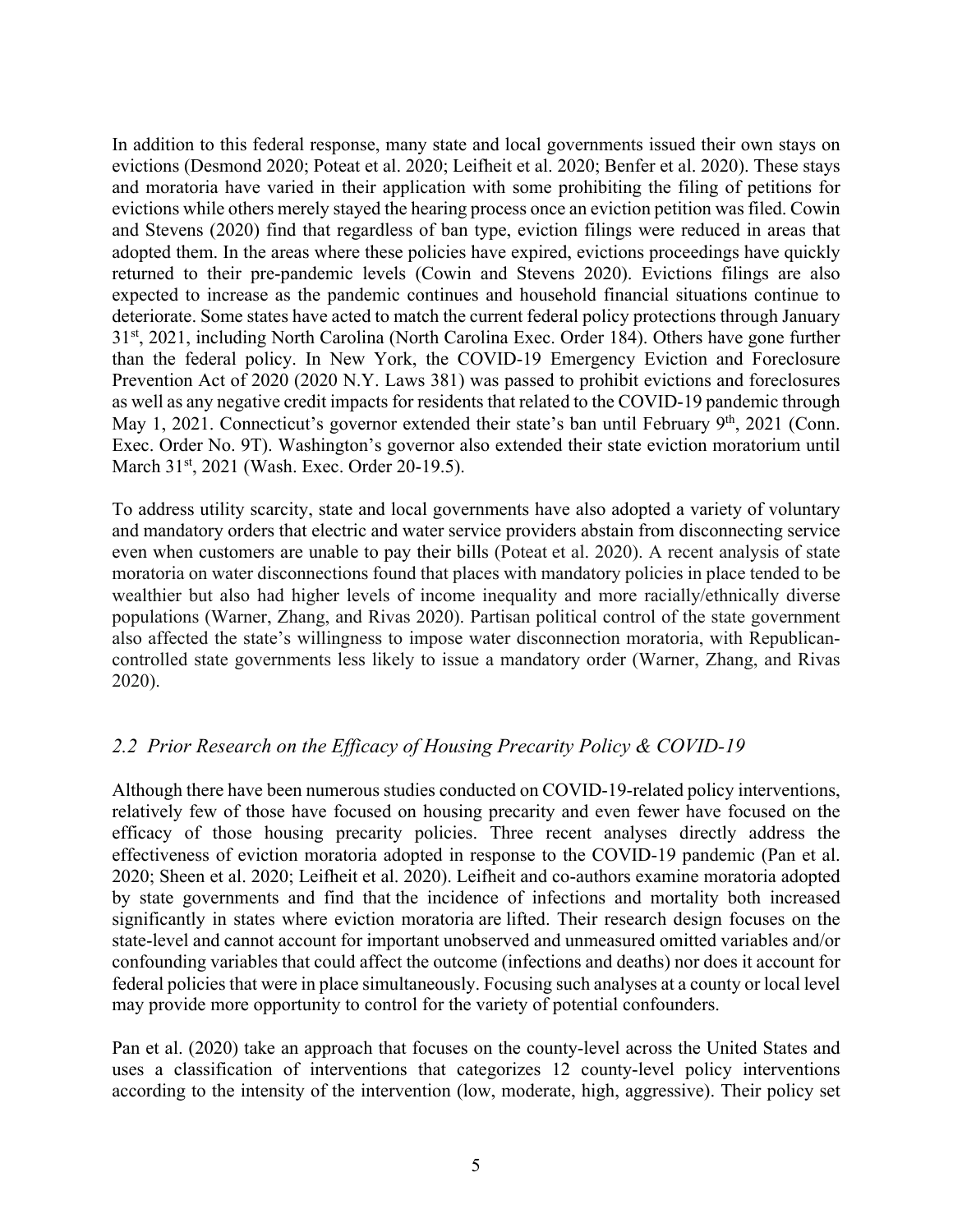includes the suspension of evictions in the high category for interventions. Pan and co-authors find that only the most aggressive category of interventions (shelter-in-place, mask requirements, and travel restrictions) were effective at reducing mortality rates across the US and that these interventions were combined with high intensity interventions like eviction suspensions that reduced infection rates and doubling times. Although their analysis is conducted at a level at which potential unobserved and unmeasured confounders may be reduced, they use a limited set of county co-variates to account for potential socio-environmental confounders and do not account for issues such as changes in testing capacity.

Sheen and co-authors (2020) model the potential for COVID-19 transmission based on data regarding evictions filings in Philadelphia. They find that increased evictions increase the risk of COVID-19 infection not only for those households experiencing the eviction but for all households. Their simulations suggest that if evictions in Philadelphia were allowed to merely return to their pre-pandemic levels, another 0.5% of the population (7,200 people) could be infected. If eviction rates rise as expected, then the authors predict that excess infections due to evictions could increase from  $0.5\%$  to 1% if the eviction rate doubled and to 2.6% (or  $~1,000$ extra infections) if the eviction rate increased 5-fold, which is the level some have predicted may be reached (Sheen et al. 2020).

Although these three analyses shed light on the efficacy of policies to address evictions, they do not account for utility scarcity, an important precursor to eviction, and the policy interventions adopted to address shut offs for essential services like water and electricity. In addition, they do not control well for federal policy (the CARES Act) that may vary in its implementation at a local level depending on how many federally subsidized renters and/or homeowners live in an area. Our paper uses the variation in policies adopted at the county-level to address housing precarity and implements panel regression models with fixed effects to account for potential state- and federallevel confounders to examine whether these interventions are associated with COVID-19 incidence and deaths.

## 3. Research Design and Method

It is difficult to identify the impact of policies undertaken in response to the COVID-19 pandemic because of the potential role of unobserved omitted and/or confounding factors. This is particularly true for policies implemented at the state or federal level. For example, COVID-19 struck early in Washington state, New York city, and other large cities around the country for reasons such as exposure to international travelers. Rates of international travel within a state are not measured but are nevertheless an omitted variable that could affect the number of infections and deaths from COVID-19. Once the virus had become more widespread, variation in confirmed case counts was determined, in part, by differences in testing policy across states. Therefore, variations in testing policies across states could have causal effects on both the enactment of housing precarity policies and on the number of confirmed infections and deaths reported in a state. Factors like these rates of international travelers and testing policies, which vary over time and place, make it difficult to accurately identify the effects of state eviction moratoria or national level policy, such as the CARES Act or the CDC moratorium on evictions.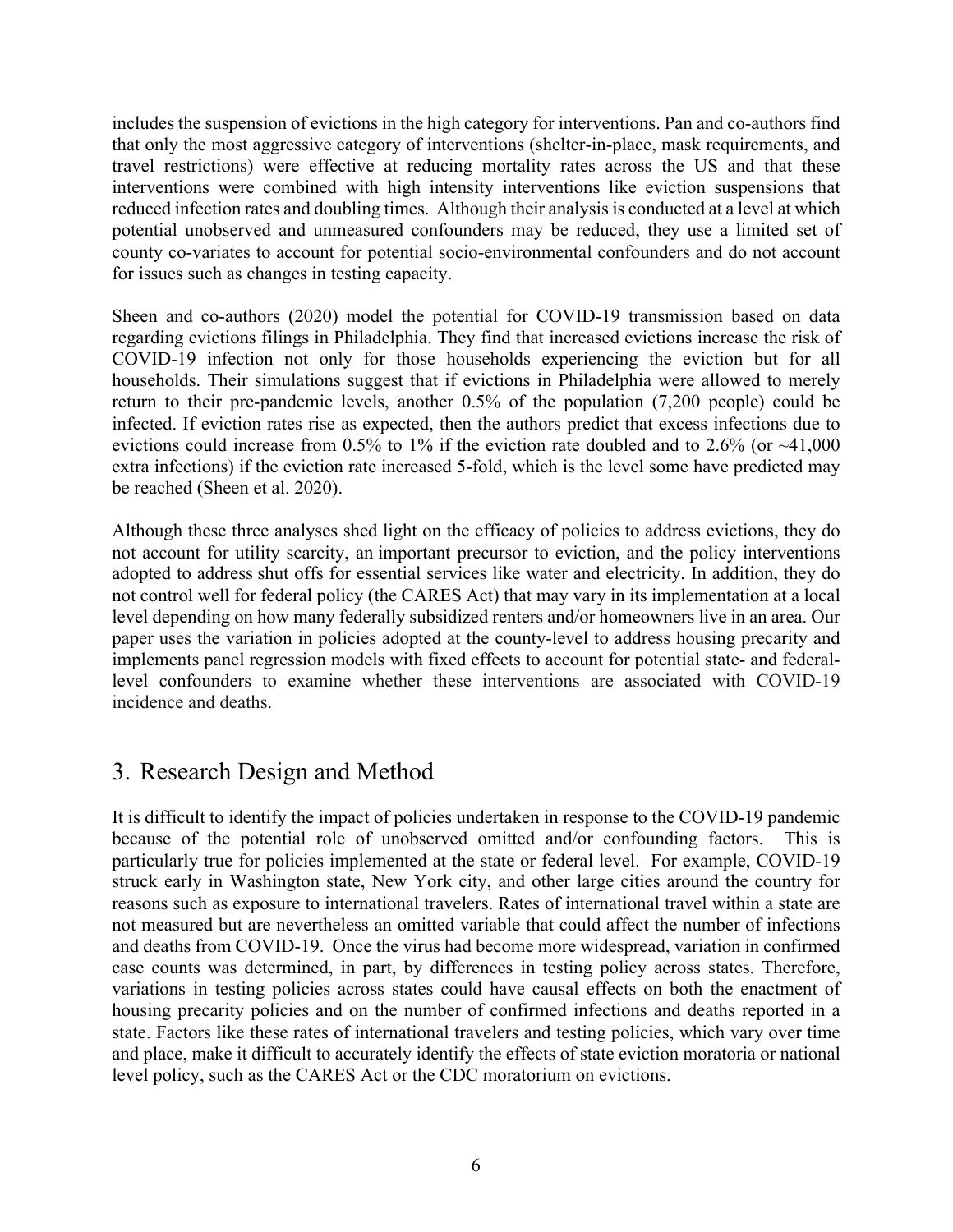We address this problem by focusing on the role of local policies adopted to address housing precarity (evictions and utility scarcity) while controlling for the effects of state and national policies along with other potentially omitted or confounding variables with a rich set of fixed effects described more fully below. The inclusion of fixed effects is a common approach to control for any differences across place (e.g., states) that remain constant over time, or temporal effects that are common across locations. By including fixed effects in the modeling, differences in means of the outcome across place, time, or other types of effects are controlled for in the estimation and thus cannot bias the identification of the causal effect of interest. By using fixed effects to control for anything that varies over time at the state level, our research design capitalizes on the variation in policy adoption and phased implementation at the county-level.

We use a panel of daily observations of the confirmed infections and deaths in each of 3,141 U.S. counties from March 1st to November 28<sup>th</sup> (COVID Tracking Project 2020). With these data, we can estimate two sets of fixed effects – one varies by both state and week and the other varies by both the county level of housing insecurity and week since March 1st. We use the former to control for any unobserved factor that affects infection or death rates at the state (or national) level from week to week. This might include the differential effect of international travelers in different states, as described above. It will also control for any policy (e.g., eviction moratorium, stay-at-home order, or mask mandate) implemented at the state level as well as for heterogeneity across states and over time in testing activity. The latter fixed effects are included to control for anything that varies from week to week at the county level depending upon the county's level of housing insecurity; here, we are thinking particularly about the role of the federal CARES Act. We create a binary variable to indicate the level of housing insecurity in a county that combines the percentage of housing in the county that is subsidized by Housing Choice Vouchers and the percentage of single-family homes with Federal Housing Administration (FHA) mortgage insurance in effect (US Dept of Housing and Urban Dev 2019, 2020). Originally available at the census tract level, both the HCV and FHA variables are aggregated to the county-level for the purpose of this estimation. We code a county as housing insecure if it is above the national median for both FHA and HCV. We then interact the housing insecurity indicator with a vector of week indicators. We include these fixed effects primarily to control for the impacts of the national CARES Act, which provided protections against foreclosures and evictions.

We estimate separate models for infections per capita and deaths per capita as research shows that there may be distinct factors affecting the risk of infection and the risk of death once one is infected. For infections, we estimate four specifications that vary by the type of lag terms and the fixed effects included.

Our linear regression model for infections per 100,000 residents (*I*) takes the following form:

$$
I_{jt} = \beta_0 + \beta_1 x_{jt} + \beta_2 z_j^l + \beta_3 I_{jt-1} + \alpha_{s(j)w(t)}^l + \rho_{p(j)w(t)}^l + \epsilon_{jt}
$$
(1)

*Ijt* is measured daily (*t*) at the county (*j*) level by the COVID Tracking Project (2020).  $x_{jt}$  represents the matrix of time-variant policies adopted to address evictions and utility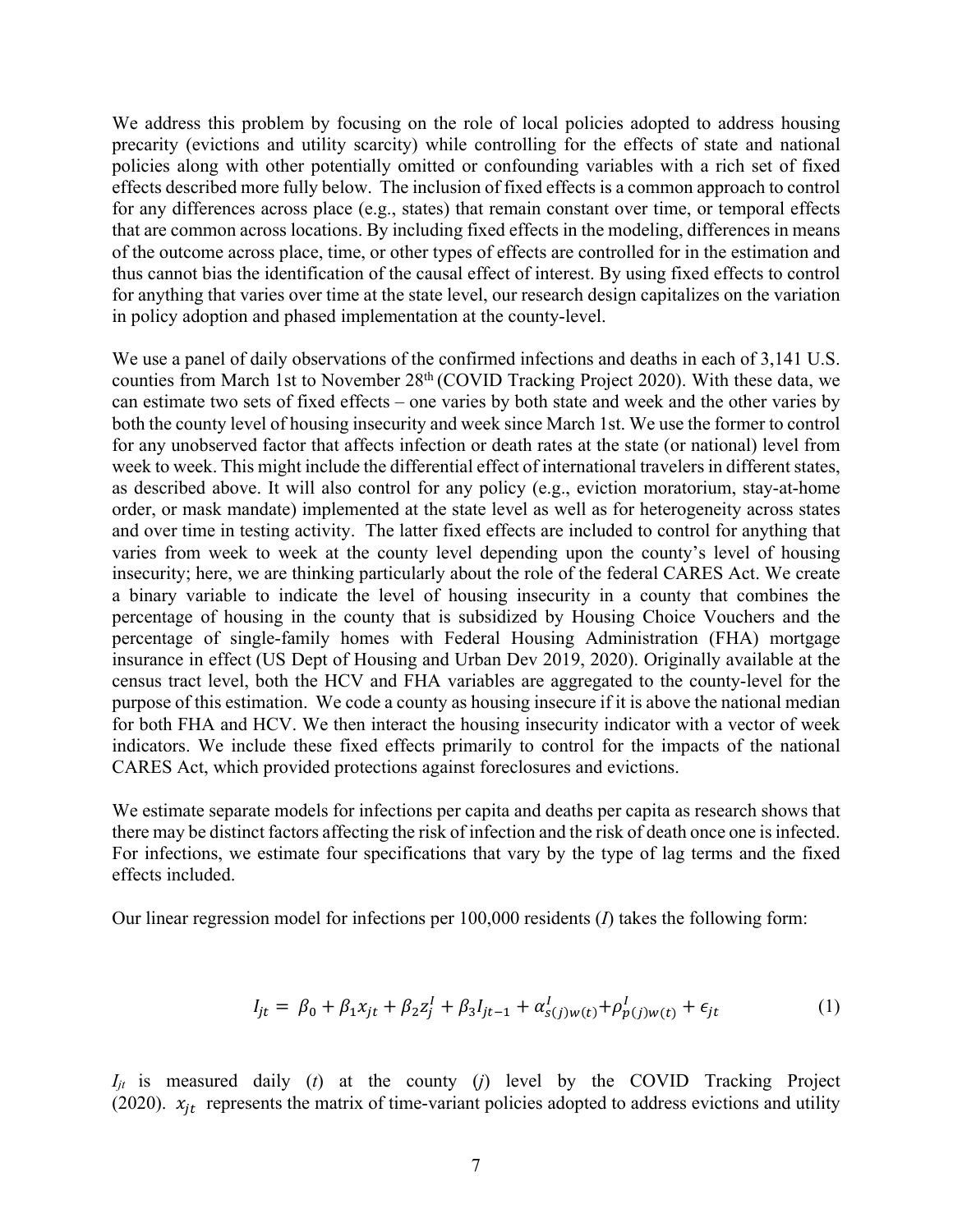scarcity as described below.  $z_j^I$  is a set of time-invariant control variables for county characteristics, which are also summarized below.  $\alpha_{s(j)w(t)}^l$  represents the vector of fixed effects for the state *s* containing county *j* in the week *w* containing day *t.*  $\rho_{p(j),w(t)}^I$  similarly represents the vector of fixed effects that vary by week and the housing precarity of county *j*.

In an alternative specification, we replace  $I_{it-1}$  with a spatial-temporal lag term that translates the vector of infections in counties nearby to county *j* on day *t-1* (into their impact on infections in county *j* on day *t*.

$$
I_{jt} = \delta_0 + \delta_1 x_{jt} + \delta_2 z_j^I + \delta_3 \omega I_{jt-1} + \lambda^I_{s(j)w(t)} + \phi^I_{p(j)w(t)} + u_{jt}
$$
 (2)

In particular,  $\bar{I}_{jt-1}$  is a matrix of infection rates in nearby counties on day  $t-1$ ,<sup>1</sup> and  $\omega$  is a matrix that translates them into single value that affects county *j* on period *t* through the parameter  $\delta_3$ . Other terms in this specification are defined similarly to the specification above.

Our model for deaths per capita takes a slightly modified form that incorporates the average number of infections registered in the county from *t*-28 to *t*-14:

$$
D_{jt} = \gamma_0 + \gamma_1 x_{jt} + \gamma_2 z_j^D + \gamma_3 \left(\frac{1}{15} \sum_{k=14}^{28} I_{jt-k}\right) + \alpha_{s(j),w(t)}^D + \rho_{P(j),w(t)}^D + u_{jt} \tag{3}
$$

The lag time between COVID-19 infection and death varies from 2 to 8 weeks (Testa et al. 2020, WHO 2020). We use 2 to 4 weeks, anticipating that the median range from infection to death is on average 28 days (about 4 weeks).

When modeling infections and mortality, we account for the impact of county-level policies through  $x_{jt}$ . The main policy variables of interest in our analysis are the impact of: (1) policies targeting evictions, and (2) policies designed to prevent shut-off of essential services for water and electricity. The data for the state and local moratoria on evictions were derived from Princeton University's Eviction Lab (2020) and the Health Justice Advocacy Clinic at Columbia Law School (2020). The moratoria on utility service shut off moratoria come from Food & Water Watch (2020) and from the National Association of Regulatory Utility Commissioners (2020). State and national policy impacts are again captured through our two vectors of fixed effects.

 $z_j^I$  and  $z_j^D$  are vectors of control variables representing county attributes, including demographic, health, and environmental variables. For our model of infections as the outcome,  $z_j^I$  includes the percentage of the population over age 65, race and ethnicity, and median income (U.S. Census Bureau 2019). We also include the percentage of people with health insurance to capture disparities

 $<sup>1</sup>$  In particular, we use a 1/distance weight, with distance defined by miles between the centroid of the county in</sup> question and that of all other counties in the continental US.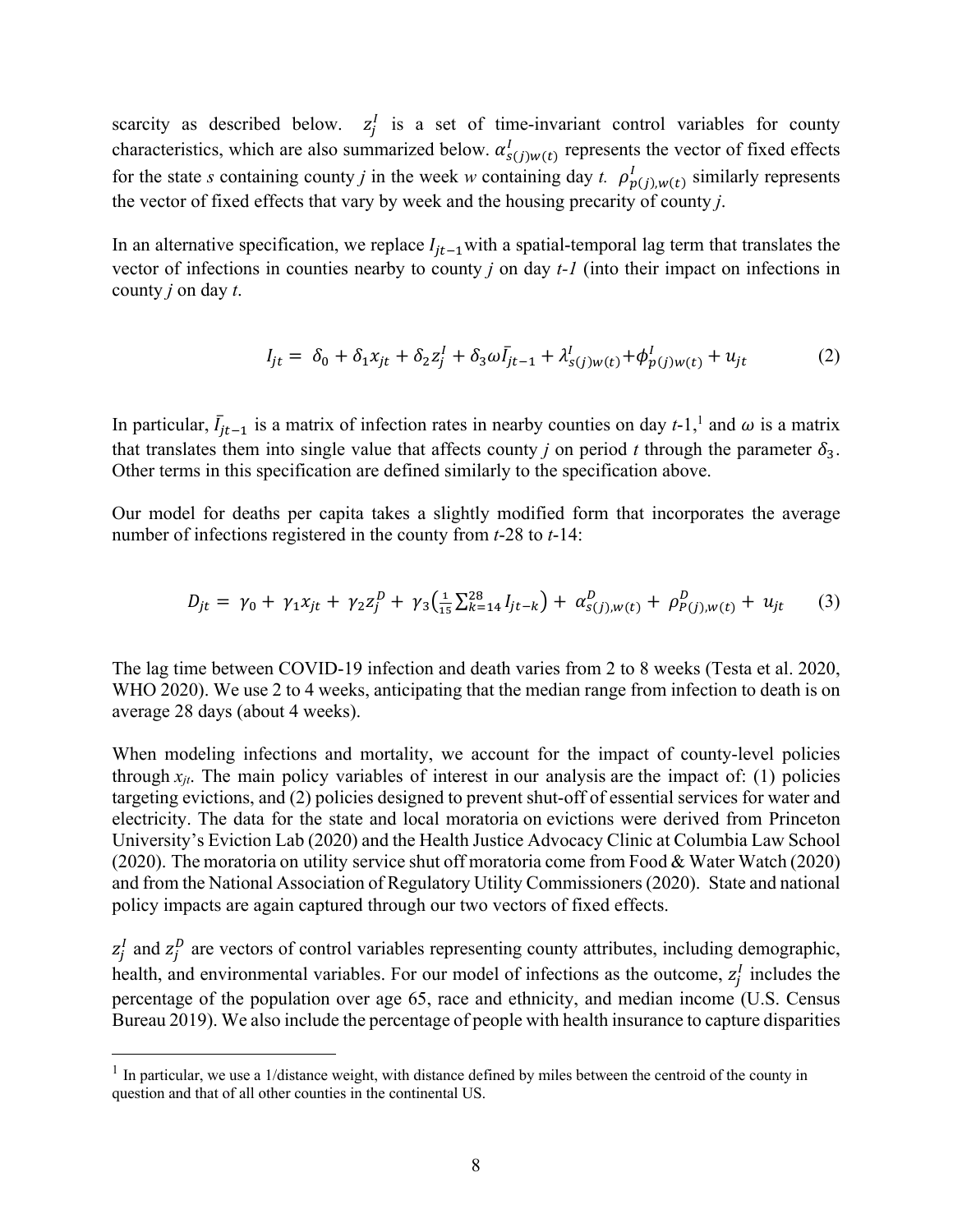in access to testing, the percentage of the population living in institutional facilities as the rates of infection are high in these environments, the means of transportation to work (as public transportation may increase one's exposure),), and the percentage of essential workers, who will be less able to work from home (U.S. Census Bureau 2019). For our model with mortality as the outcome, the county attributes we control for shift to capture those attributes that may increase the likelihood of death from COVID. The socioeconomic characteristics for race, age, and income included in  $z_j^D$  remain the same. We add variables to capture co-morbidities that may increase the likelihood of death. Specifically, we include the percentage of population who are obese, and diabetic (Univ of Wisconsin 2020).<sup>2</sup> We also control for air pollution in the form of fine particulate matter (PM2.5), which is associated with exacerbating respiratory illness and disease. We remove the variables for means of transportation and the percentage of essential workers as those measures are more associated with the risk of infection from COVID-19 rather than that with the risk of death conditional upon infection.

Descriptive statistics for all policy and control variables are included in Table 1.

## 4. Findings & Analysis

### *4.1 Estimation Results*

Parameter estimates for both our model of infections and deaths per 100,000 people are reported in Table  $2<sup>3</sup>$  Models 1-4 measure infections as the outcome. Model 1 uses the one-day lag in infections and includes state-by-week and housing insecurity-by-week fixed effects. Model 2 adds county fixed effects to the specification from Model 1. Model 3 uses a one-day lag of the average number of cases in the county in question as well as in nearby counties with state-by-week and housing insecurity-by-week fixed effects. Model 4 adds county fixed effects to the specification from Model 3. Models 5 measures deaths as the outcome and use the 2–4-week lag of infections within the county in question from Model 1 with state-by-week and housing insecurity-by-week fixed effects. Model 6 adds county fixed effects to the specification in Model 5.

While our focus is on the impact of housing precarity policies, we first consider our county-level covariates from Models 1, 3, and 5. These results are consistent with other results in the new and growing literature on COVID-19. In particular, we find that, regardless of the type of lag used (temporal or spatial), infections and deaths are both higher for African American, Latinx, and Native American populations, reflecting what has been a well-documented aspect of the pandemic (Mahajan and Pettigrew 2020). Death rates are also higher in counties with a higher percentage of residents over the age of 65. Higher median income is associated with higher infection rates but lower death rates conditional upon infection. Infection rates are significantly higher in counties with a higher percentage of renters and residents who commute by carpool or public transit. Higher percentages of residents in institutional living facilities and workers in essential services also

<sup>&</sup>lt;sup>2</sup> We excluded the percentage of smokers in the county as the research on smoking and COVID-19 outcomes is mixed (*see e.g*., Raines et al. 2020; Adrish 2020; Para-Bracamonte 2020) and some have even found an inverse association between smoking and COVID 19 (Iyanda et al. 2020), which is thought to be related to colliders bias (Griffith et al.  $2020$ ).

<sup>&</sup>lt;sup>3</sup> State-by-week and housing insecurity-by-week fixed effects are not reported.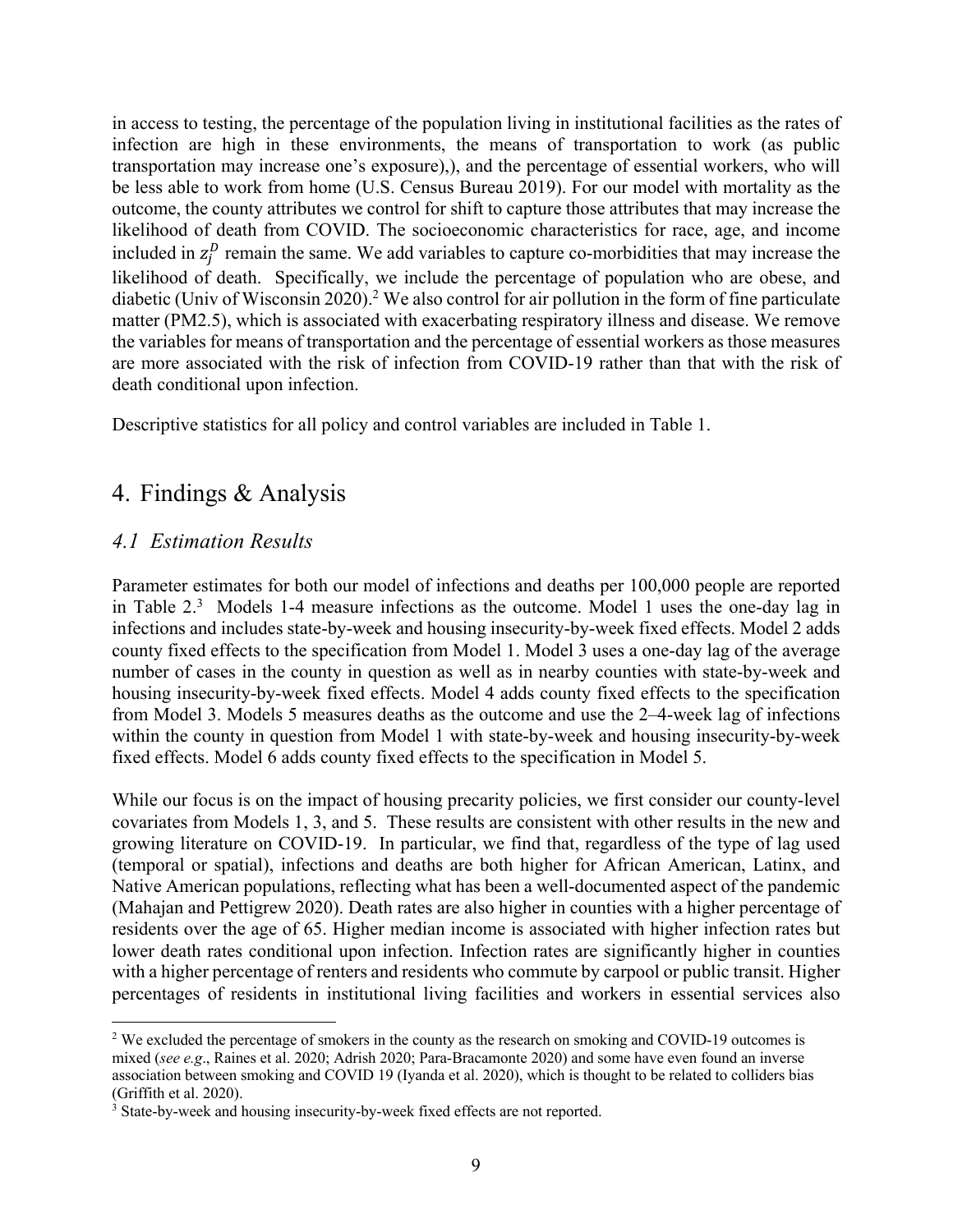increase the rate of infections. Higher percentages of residents without health insurance raise both rates of infection and death. Consistent with recent research (Wu et al. 2020), we find that increased exposure to small airborne particulates (PM2.5) also increases the rate of death. We find that the one-day lag of the average number of cases as well as a one-day lag of the average number of cases in nearby counties have significant effects on cases in the county in question, and the 2– 4-week lag of infections within the county in question has a significant and positive impact on deaths.

Our primary interest is in the local policy variables – days since an eviction or utility shutoff moratorium had gone into effect in the county. Briefly, these policies significantly decreased infection and death rates across all model specifications. The following subsection provides details about the impact of these policies with a series of counterfactual simulations using results from Model 1, which uses the one-day lag in infections and includes state-by-week and housing insecurity-by-week fixed effects.

### *4.2 Counterfactual Analyses*

Next, we use statistical simulations to identify the impact of policies designed to address housing insecurity at the local level on our outcomes of interest, COVID-19 infections and deaths. The predictions of the simulations use the estimates from Model 1, which yielded our most conservative estimates of the impact of our local policy variables. 95% confidence intervals for our simulated outcomes are generated using 2,000 bootstrap estimations. In Figure 1, we simulate cumulative infections on each day with all county-level policies in place as they were implemented (i.e., the status quo) as well as with those policies removed. We can also compare the impact of these policies had they been implemented on the first day of the study period and in all counties, as compared to when and where they were actually implemented. That is, we can test the impact of implementing these policies earlier in the pandemic and analyze how they contribute to COVID-19 infections in an average county.

Next, in Figure 2 we simulate similar counterfactual analyses for cumulative deaths in an average county. It is important to note that these models require the results of the counterfactual infections simulations as an input, as we use the 2–4-week average lagged infections per capita as an input into this simulation. Failure to implement an eviction moratorium may have both a direct effect (i.e., increasing the death rate) and an indirect effect (i.e., increasing the infection rate, which in turn can increase the death rate). 95% confidence intervals on predicted deaths are also generated with 2,000 bootstrap estimations.

Our results suggest that policies designed to address housing insecurity can have a significant impact on both infections and deaths. With all policies as implemented, Figure 1 shows that our model predicts a cumulative number of infections of 4410.5 per 100,000 on the final day of our sample. Turning off all county-level housing precarity policies, this value rises to 4805.6 – an increase of 8.2%. Simply having a local eviction moratoria decreases cumulative infections to 4622.5, or by 3.8%, while having only local utility disconnection moratoria decreases the value to 4593.6, or by 4.4%. These are sizeable impacts that show the capacity of these policies to reduce infections.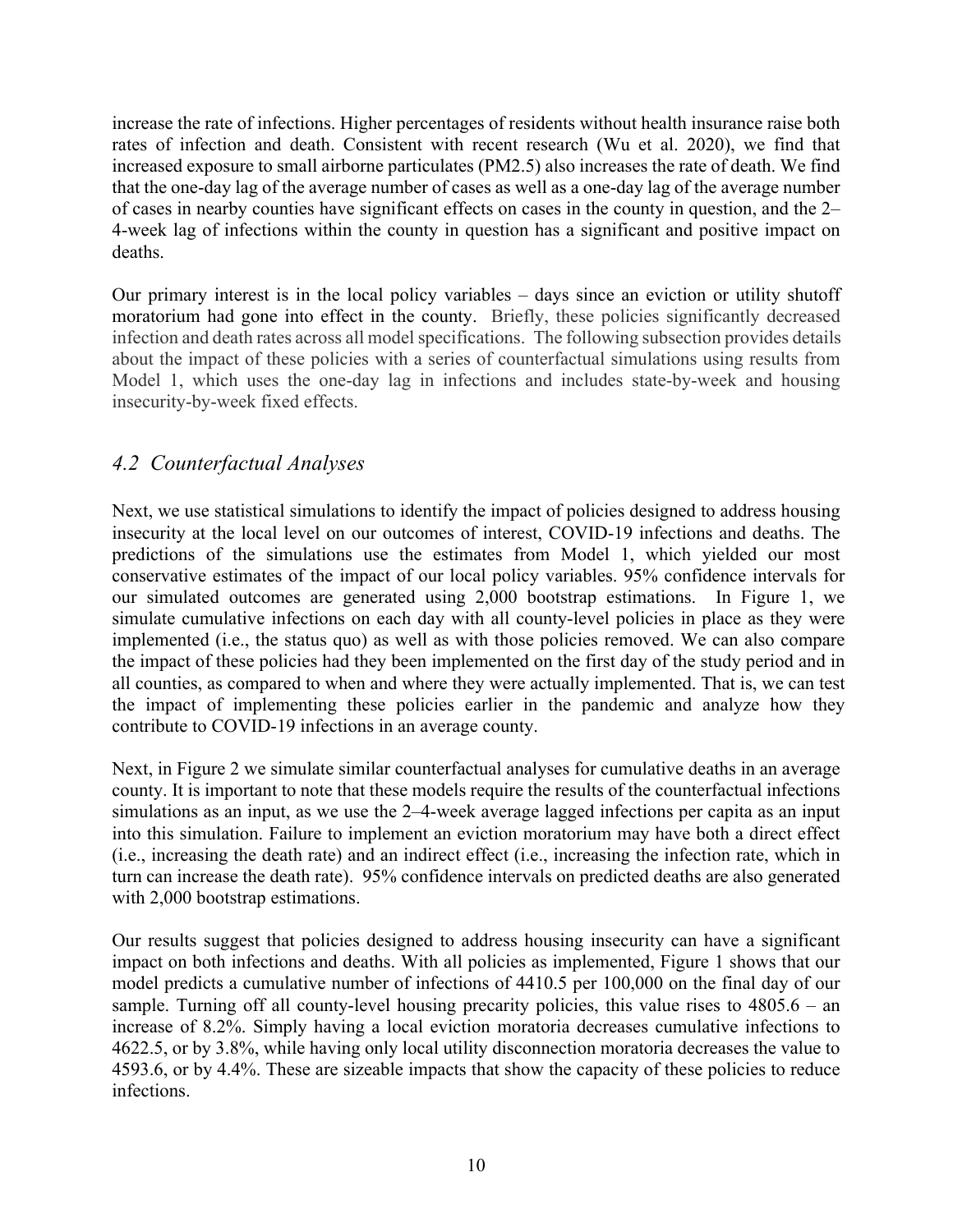Next, we use our model to show the full potential of these policies were they to have been applied nationwide from the start of our study period. Note, however, that mass adoption of these policies will involve additional benefits from the county-to-county spillovers that arise through the spatial lag term used in the infections equation for Models 3 and 4. Figure 1 also shows cumulative cases per 100,000 without any of the county-level housing precarity policies adopted along with cumulative cases assuming that all those policies had been adopted everywhere beginning at the start of our sample period. Cumulative infections fall to 3702.3 per 100,000 residents – a reduction of 22.9% relative to the case with no local housing precarity policies. We also break this effect out into the separate effects of county-level eviction and utility disconnection moratoria. Per 100,000 residents, the former reduces cumulative infections to 4124.6, or by 14.2%, while the latter reduces them to 4383.2, or by 8.7%.

Turning to the impacts of housing precarity policies on deaths, Figure 2 shows cumulative deaths per 100,000 residents with local housing precarity policies in place as adopted along with a counterfactual in which those policies had never been implemented. This raises the average cumulative death rate at the end of our sample period from 76.9 to 94.3 per 100,000 – an increase of 18.4%. Local eviction moratoria reduced cumulative deaths per 100,000 to 83.9, or by 11%, while utility disconnection moratoria only reduced it to 87.2, or by 7.4%. Note that these impacts incorporate both direct policy impacts on deaths, and indirect effects that come through their impacts on average lagged infection rates. Figure 2 also shows how deaths would have been affected had all local policies instead been adopted everywhere at the start of our sample period. These results highlight the public health potential of these policies. Cumulative deaths per 100,000 at the end of our sample period would have fallen to 41.9 – a reduction of 55.5% relative to a world in which all of these policies had been turned off. Breaking these impacts down by type of policy, we find that adopting local eviction moratoria in all counties starting on the first day of the study period would have reduced deaths to 55.9 – a reduction of 40.7%. Similarly, mass adoption of utility disconnection moratoria starting on the first day would have reduced deaths per 100,000 to 80.3 – a reduction of 14.8%.

Next, we estimate the counterfactuals using the results from Model 3, which captures the additional benefits from county-to-county spillovers that arise through the spatial lag term in the infections equation. These spillovers will be particularly important if the policies are adopted on a national scale. Turning off all county-level housing precarity policies raises infections to 5165. If the policies were to have been implemented in all counties at the start of our study period, cumulative infections would have fallen to 3861.137 per 100,000 residents – a reduction of 25.24% relative to the case with no local housing precarity policies. Breaking this effect out into the separate effects of county-level eviction and utility disconnection moratoria, we find that the eviction moratoria would have reduced cumulative infections per 100,000 residents to 4360.275, or by 15.58%, while the utility disconnection moratoria alone would have reduced them to 4674.601, or by 9.49%.

Using the estimates from Model 3 to generate the 2-4-week lag term for deaths, we estimate that if none of the policies had been enacted, the average cumulative death rate at the end of our sample period would have gone from 76.69 to 94 per 100,000 – an increase of 22.6%. Eliminating only local eviction moratoria would have raised cumulative deaths per 100,000 to 83.7 while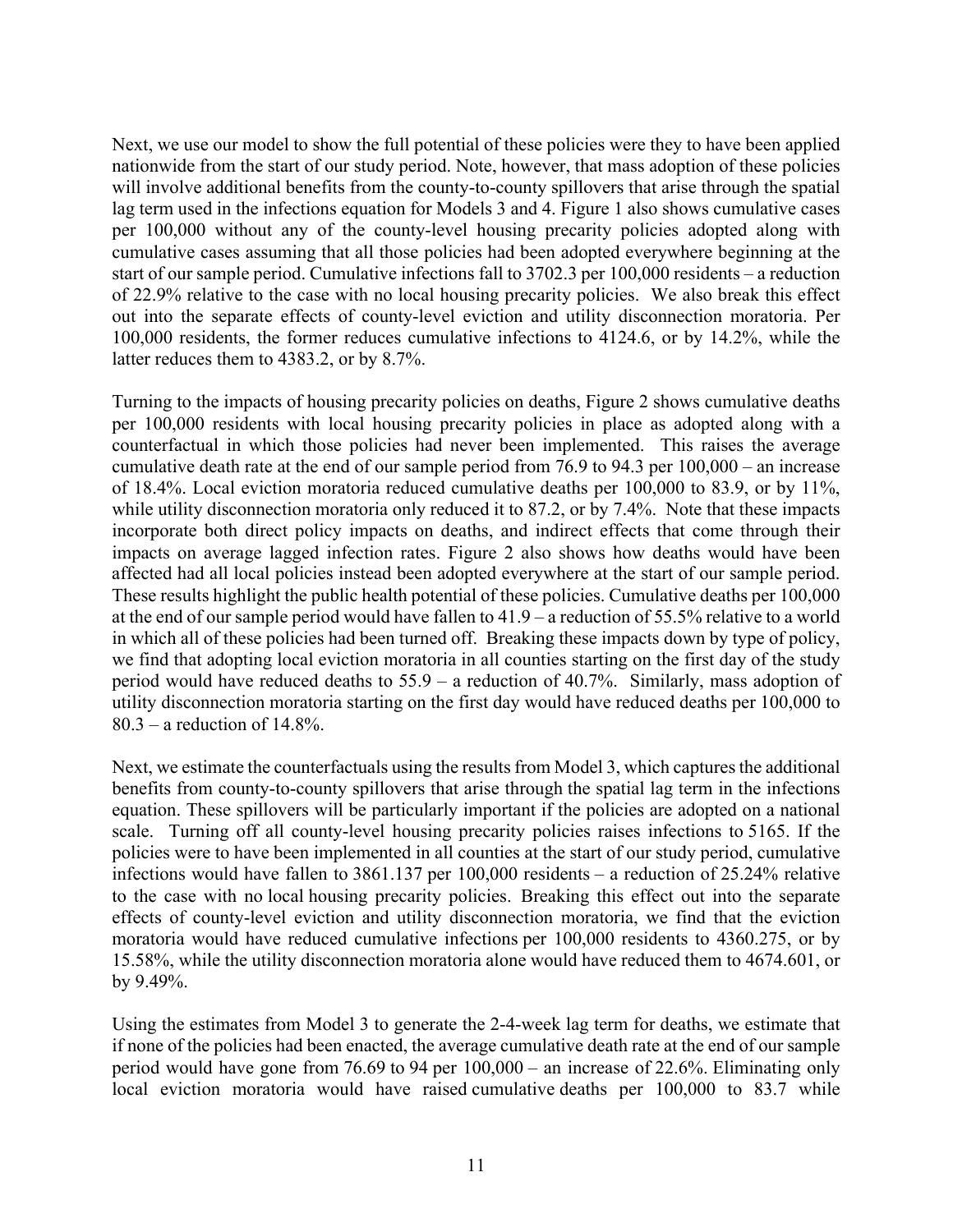eliminating only utility disconnection moratoria would have raised it to 87. If all local policies had instead been adopted everywhere at the start of our sample period, cumulative deaths per 100,000 at the end of our sample period would have fallen to 41.7 – a reduction of 55.6% relative to a world in which all of these policies had been turned off. Breaking these impacts down by type of policy, adopting local eviction moratoria in all counties starting on the first day of the study period would have reduced deaths to 55.6– a reduction of 40.9%. Similarly, mass adoption of utility disconnection moratoria starting on the first day would have reduced deaths per 100,000 to  $80 - a$  reduction of 14.9%.

## 5. Discussion and Conclusion

From the beginning of the pandemic through the end of November, housing precarity policies that include eviction and utility disconnection moratoria have been effective at decreasing both COVID-19 infections and deaths. Our analysis is consistent with findings from others (Pan et al. 2020; Leifheit et al. 2020; Sheen et al. 2020) that report significant impacts of evictions moratoria on infections and/or deaths from COVID-19. Our analysis builds upon these studies by evaluating additional policy mechanisms that address housing precarity. Specifically, we show that policies that stop utility disconnections during the pandemic have also been effective and have decreased the number of COVID-19 cases and deaths. This study focuses on estimating the effects of policy actions related to housing precarity adopted at the county level while controlling for policies adopted at the state and federal level. We do this in order to address the role of concurrent factors at the state and federal level that make it difficult to identify the effects of the federal and state housing precarity policy impacts. Our findings, however, can be applied to inform policies adopted by federal and state governments. We expect that these housing precarity policy mechanisms produce comparable results when implemented at broader geographic scales. We provide an indication of the impacts of a national policy with a series of counterfactual simulations where we model the policies adopted by all counties starting at the beginning of our study period.

Specifically, we see effects that are both statistically and pragmatically significant in terms of the change in the total number of COVID-19 infections and deaths if such policies had been implemented and fully phased in across the nation (i.e., at the federal level) from the beginning of the pandemic. Our simulations show that implementing these policies across all counties from the beginning of the pandemic could have prevented 395 additional infections and 52 additional deaths in the average county. These findings suggest that housing precarity policies are important and effective policy mechanisms for reducing the spread of COVID-19.

Our analysis is limited to assessing the efficacy of policies that, at best, will delay the financial impacts of the pandemic rather than stopping them completely. Most eviction and utility disconnection moratoria merely delay, but do not stop, the eviction and/or disconnection process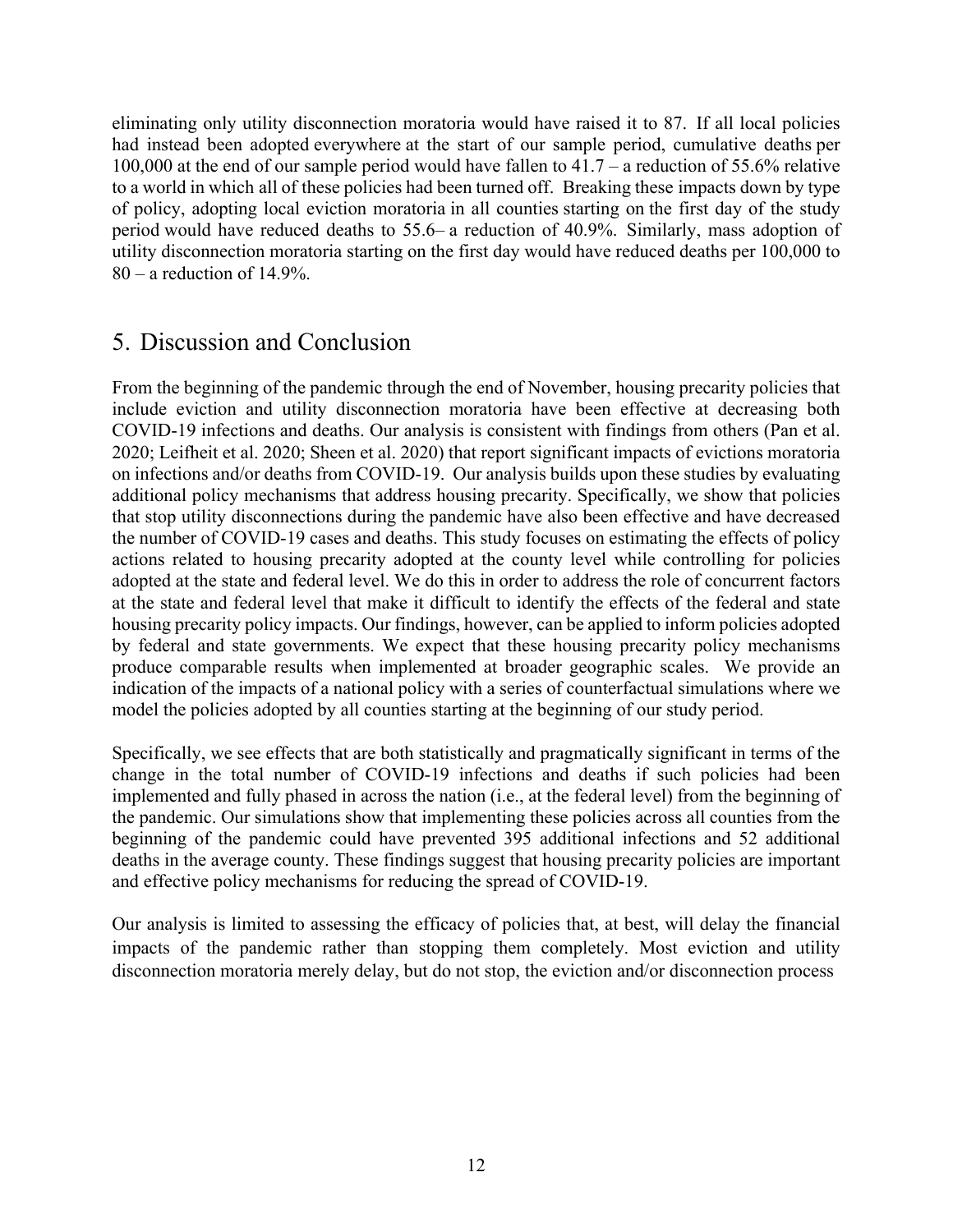for financially stressed households. Other policy mechanisms, such as rent and utility relief or forgiveness, are not captured here but may also play an important role in reducing COVID-19 infections and mortality. If policy makers want to holistically address the housing precarity impacts of the pandemic, then adopting policies that provide both immediate and long-term relief is necessary. The recent stimulus package has allocated significant funds to aid qualified households with paying rent and utilities. Such aid will be important as housing precarity policies expire.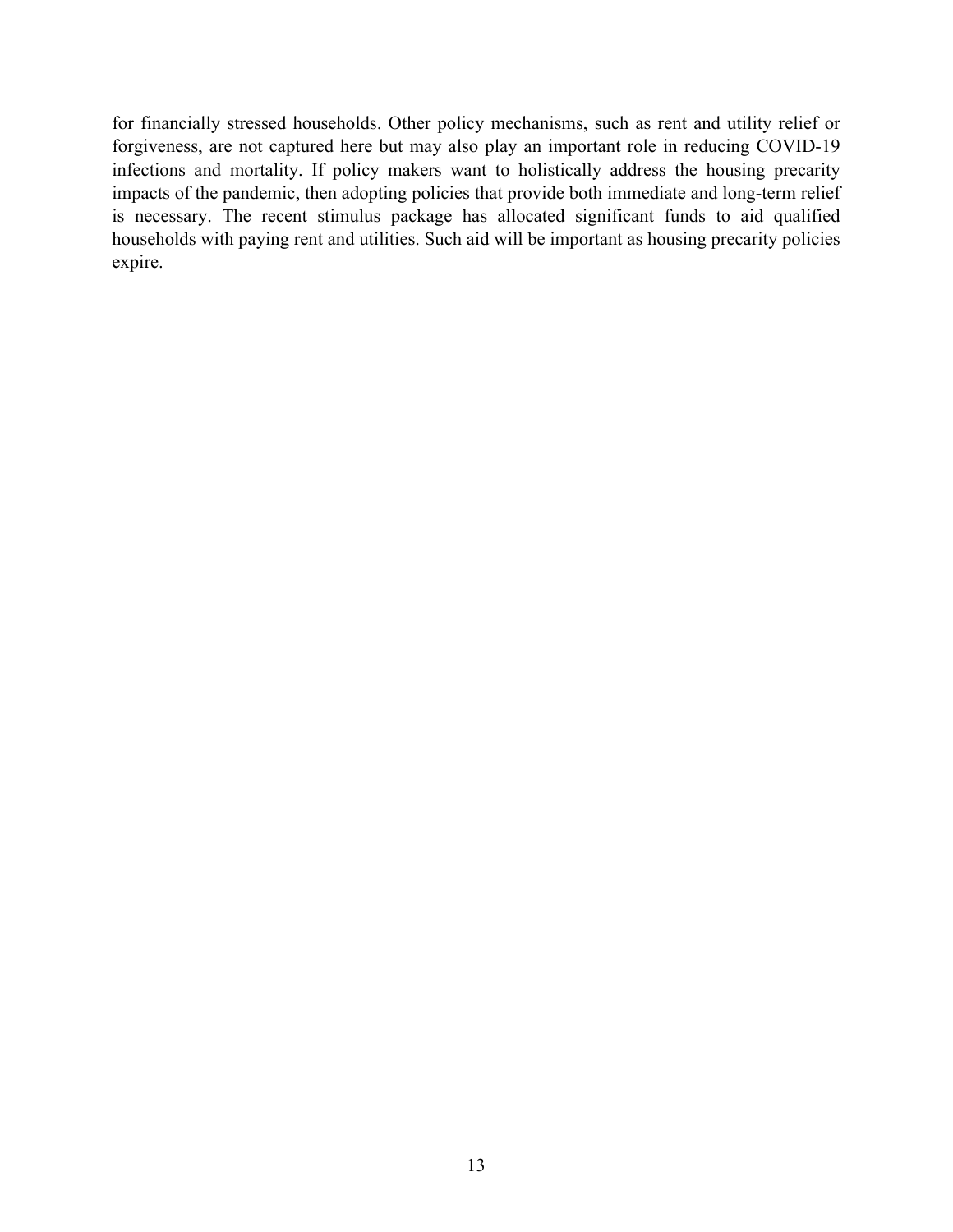### References

- Adrish, M., Chilimuri, S., Mantri, N., Sun, H., Zahid, M., Gongati, S., . . . Singhal, R. 2020. Association of smoking status with outcomes in hospitalised patients with COVID-19. *BMJ Open Respiratory Research, 7*(1) doi:http://dx.doi.org.proxy.lib.duke.edu/10.1136/bmjresp-2020-000716
- Allen, H. L., Eliason, E., Zewde, N., & Gross, T. (2019). Can Medicaid expansion prevent housing evictions?. *Health Affairs*, *38*(9), 1451-1457. https://doi.org/10.1377/hlthaff.2018.05071.
- Banzhaf, H. S., Ma, L., & Timmins, C. (2019). Environmental Justice: Establishing Causal Relationships. *Annual Review of Resource Economics, 11*(1), 377-398. doi:10.1146/annurev-resource-100518-094131
- Benfer, E., D. Vlahov, M. Long, E. Walker-Wells, J.L. Pottenger, G. Gonsalves, D. Keene. 2020. Eviction, Health Inequity, and the Spread of COVID-19: Housing Policy as a Primary Pandemic Mitigation Strategy. Forthcoming in *Journal of Urban Health*. Retrieved from https://papers.ssrn.com/sol3/papers.cfm?abstract\_id=3736457
- Brewis, A., N. Choudhary, A. Wutich.. 2019. Household water insecurity may influence common mental disorders directly and indirectly through multiple pathways: Evidence from Haiti. *Soc. Sci. Med*. 1982 238, 112520.
- Brewis A. 2019. Community hygiene norm violators are consistently stigmatized: Evidence from four global sites and implications for sanitation interventions. Soc. Sci. Med. 220, 12–21.
- Castán Broto, V., Kirshner, J. Energy access is needed to maintain health during pandemics. *Nat Energy* **5,** 419–421 (2020). https://doi.org/10.1038/s41560-020-0625-6.
- Centers for Disease Control and Prevention, Department of Health and Human Services. Temporary Halt in Residential Evictions to Prevent the Further Spread of COVID-19. 85 Fed. Reg. 55292 (Sept. 4, 2020). Retrieved from https://www.federalregister.gov/documents/2020/09/04/2020-19654/temporary-halt-inresidential-evictions-to-prevent-the-further-spread-of-covid-19.
- Connecticut Exec. Order No. 9T. 2020. Retrieved from https://portal.ct.gov/-/media/Office-ofthe-Governor/Executive-Orders/Lamont-Executive-Orders/Executive-Order-No-9T.pdf
- Consolidated Appropriations Act, 2021. Pub. L. No. 116-260, 116<sup>th</sup> Cong. (2020). Retrieved from https://www.congress.gov/bill/116th-congress/house-bill/133/text; https://beta.documentcloud.org/documents/20433223-covid-19-relief-bill
- Coronavirus Aid, Relief, and Economic Security Act of 2020. Pub. L. No. 116-136, 116<sup>th</sup> Cong. (2020). Retrieved from https://www.congress.gov/bill/116th-congress/house-bill/748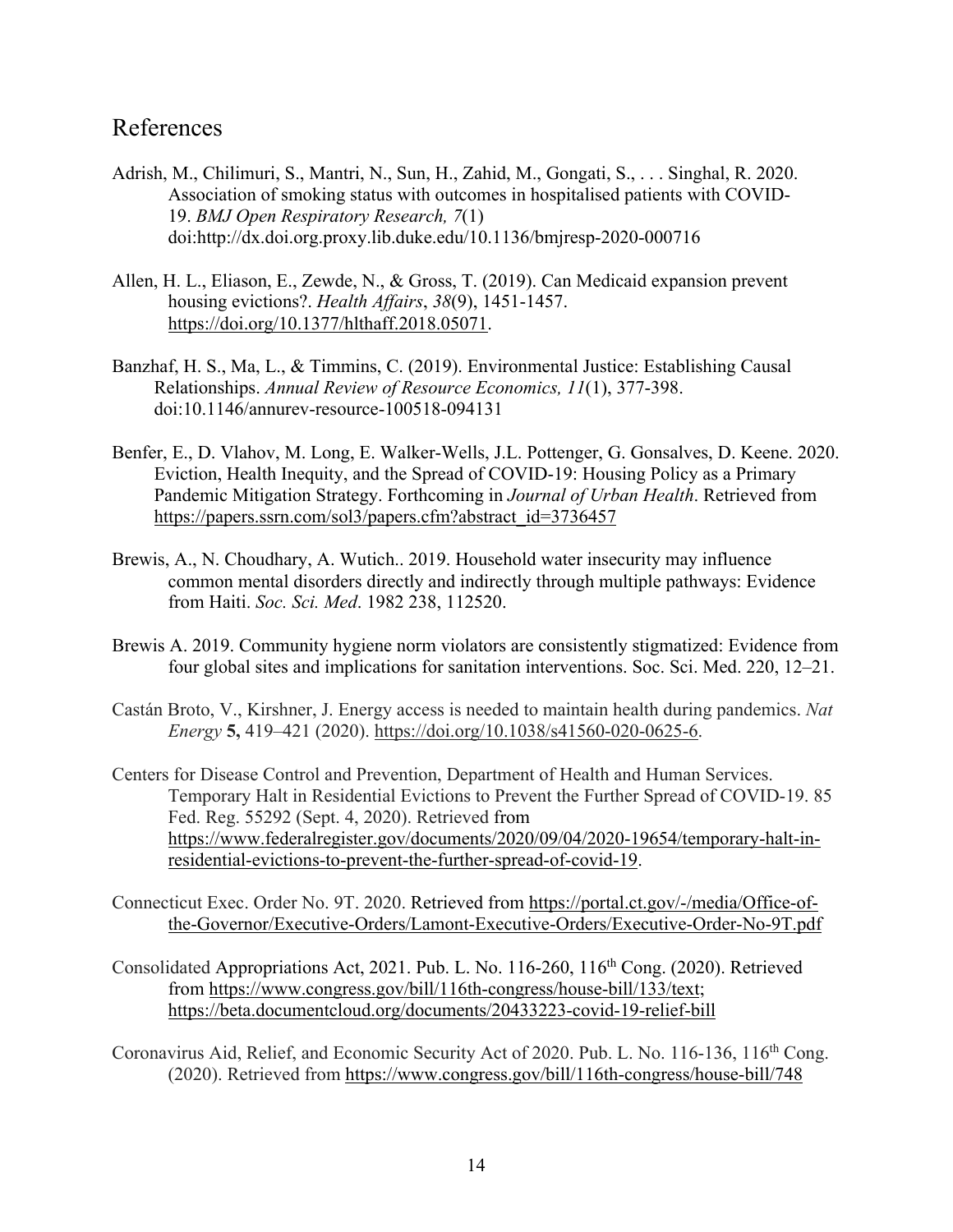COVID Tracking Project. 2020. US Current and Historical Data. Prepared by Social Explorer.

- Desmond, M., & Shollenberger, T. 2015. Forced Displacement from Rental Housing: Prevalence and Neighborhood Consequences. *Demography, 52*(5), 1751-1772. doi:10.1007/s13524- 015-0419-9
- Desmond, M., & Travis, A. 2018. Political Consequences of Survival Strategies among the Urban Poor. *American Sociological Review, 83*(5), 869-896. doi:10.1177/0003122418792836
- Dobin, D., & Dobin, A. 2020. Racial/ethnic and socioeconomic disparities of Covid-19 attacks rates in Suffolk County communities. Retrieved from https://arxiv.org/pdf/2004.12175.pdf
- Doremus, J., Jacqz, I., & Johnston, S. 2020. Sweating the energy bill. Extreme weather, poor households, and the energy spending gap. Presented at the 2021 ASSA Annual Meetings.
- Eichelberger, L. P. Living in Utility Scarcity: Energy and Water Insecurity in Northwest Alaska. *Am J Public Health* 100, 1010–1018 (2010).
- Eviction Lab, Princeton University. 2020. COVID-19 and Changing Eviction Policies Around the Nation. https://evictionlab.org/covid-eviction-policies/.
- Flowers, Catherine Coleman. 2020. Waste: One Woman's Fight Against America's Dirty Secret. New York, NY: The New Press.
- Food & Water Watch. 2020. Local-State Water Shutoff Moratoria Amidst Coronavirus. https://docs.google.com/spreadsheets/d/153Ze6RRZ-ZZ9oVkaSErhVHGMv3Z4laQDs0GRO7UmYnQ/edit#gid=1796772260.
- Griffith, G.J., Morris, T.T., Tudball, M.J. *et al.* 2020. Collider bias undermines our understanding of COVID-19 disease risk and severity. *Nat Commun* 11, 5749. https://doi.org/10.1038/s41467-020-19478-2
- Hale, T., T. Atav, L. Hallas, B. Kira, T. Phillips, A. Petherick, A. Pott. 2020. Variation in US states' responses to COVID-19. *Blavatnik School of Government Working Paper*. Available: www.bsg.ox.ac.uk/covidtracker
- Health Justice Advocacy Clinic, Columbia Law School. 2020. COVID-19 Eviction Moratoria by State, Commonwealth, and Territory. https://docs.google.com/spreadsheets/u/1/d/e/2PACX-1vTH8dUIbfnt3X52TrY3dEHQCAm60e5nqo0Rn1rNCf15dPGeXxM9QN9UdxUfEjxwv fTKzbCbZxJMdR7X/pubhtml#.
- Hernández, D., & Siegel, E. 2019. Energy insecurity and its ill health effects: A community perspective on the energy-health nexus in New York City. *Energy Research & Social Science, 47*, 78-83. doi:https://doi.org/10.1016/j.erss.2018.08.011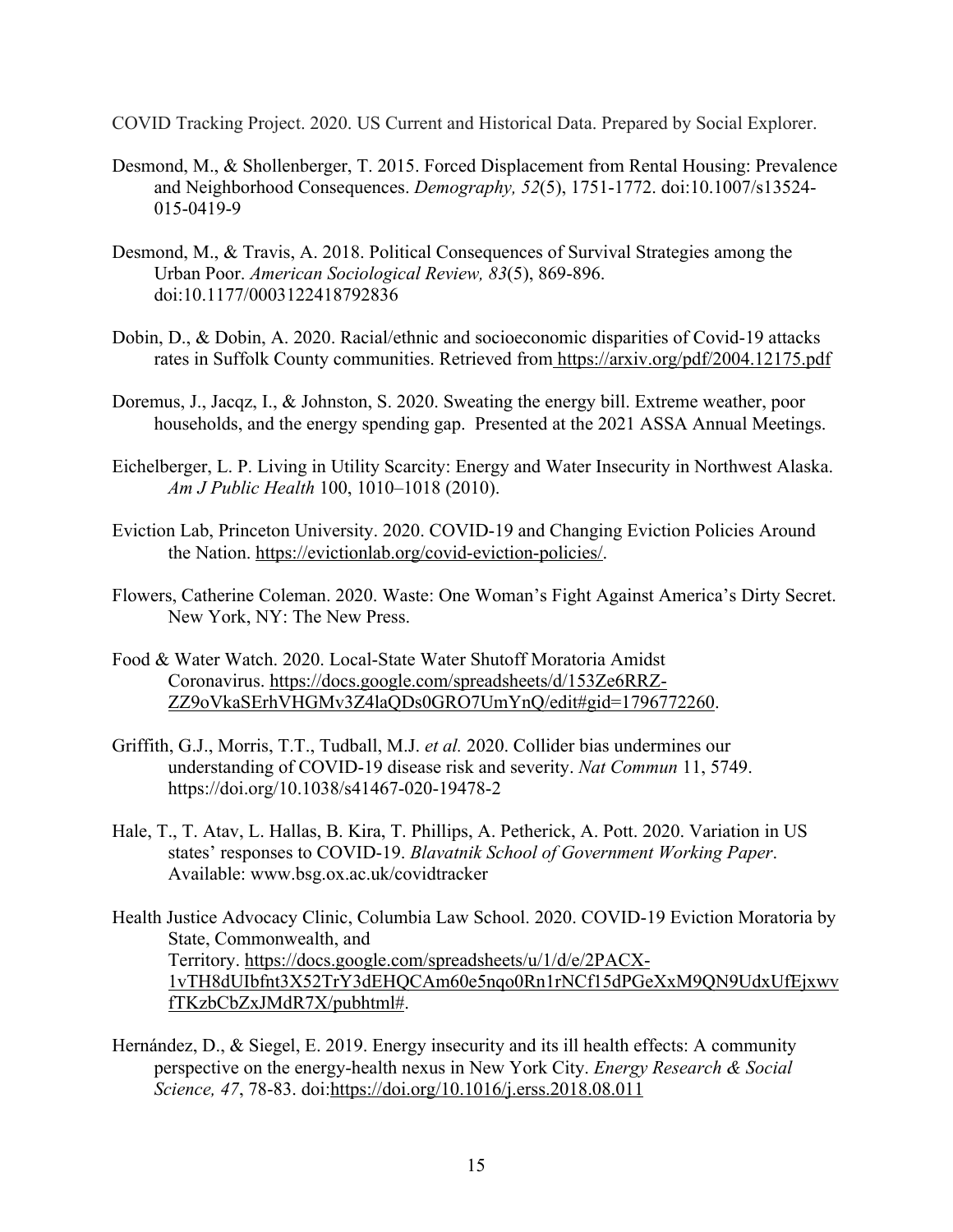- Humphries, J. E., Mader, N. S., Tannenbaum, D. I., & Dijk, W. v. (2019). Does Eviction Cause Poverty? Quasi-Experimental Evidence from Cook County, Il. *Political Methods: Experiments & Experimental Design eJournal*.
- Iyanda, A. E. *et al.* 2020. A retrospective cross-national examination of COVID-19 outbreak in 175 countries: a multiscale geographically weighted regression analysis (January 11-June 28, 2020). *J Infect Public Heal* 13, 1438–1445.
- Jessel, S., Sawyer, S., & Hernández, D. (2019). Energy, Poverty, and Health in Climate Change: A Comprehensive Review of an Emerging Literature. *Front Public Health, 7*, 357. doi:10.3389/fpubh.2019.00357
- Leifheit, K.M., S. L. Linton, J. Raifman, G.L. Schwartz, E.A. Benfer, F.J. Zimmerman, C.E.Pollack. 2020*.* Expiring eviction moratoriums and COVID-19 incidence and mortality. https://ssrn.com/abstract=3739576
- Mahajan, U. V. & Larkins-Pettigrew, M. 2020. Racial demographics and COVID-19 confirmed cases and deaths: a correlational analysis of 2886 US counties. *J Public Health* doi:10.1093/pubmed/fdaa070.
- Meehan, K., Jurjevich, J. R., Chun, N. M. J. W. & Sherrill, J. 2020. Geographies of insecure water access and the housing–water nexus in US cities. *Proc National Acad Sci* 117, 28700–28707.
- Millett, G. A., Jones, A. T., Benkeser, D., Baral, S., Mercer, L., Beyrer, C., . . . Sullivan, P. S. 2020. Assessing differential impacts of COVID-19 on black communities. *Annals of Epidemiology, 47*, 37-44. doi:https://doi.org/10.1016/j.annepidem.2020.05.003
- National Association of Regulatory Utility Commissioners. COVID19 State Response Tracker. https://www.naruc.org/compilation-of-covid-19-news-resources/state-responsetracker/.
- New York. 2020 N.Y. Laws 381. COVID-19 Emergency Eviction and Foreclosure Prevention Act of 2020. Retrieved from https://assembly.state.ny.us/leg/?default\_fld=&leg\_video=&bn=S09114&term=2019&Su mmary=Y&Actions=Y&Text=Y
- North Carolina Exec. Order 184. Extending Assistance for North Carolinians at Risk of Eviction and Reinstating Processes to Expedite Payment of Unemployment Insurance Claims. Retrieved from https://files.nc.gov/governor/documents/files/EO184-Evictions-Extension-and-Unemployment-Ins-Claims.pdf
- Pan, W. K., S. Tyrovolas, G. V. lago, R.R. Dasgupta, F. Daniel, B. Zaitchik, P.M. Lantos, C. W. Woods. 2020. COVID-19: Effectiveness of Non-Pharmaceutical Interventions in the United States before Phased Removal of Social Distancing Protections Varies by Region. https://doi.org/10.1101/2020.08.18.20177600.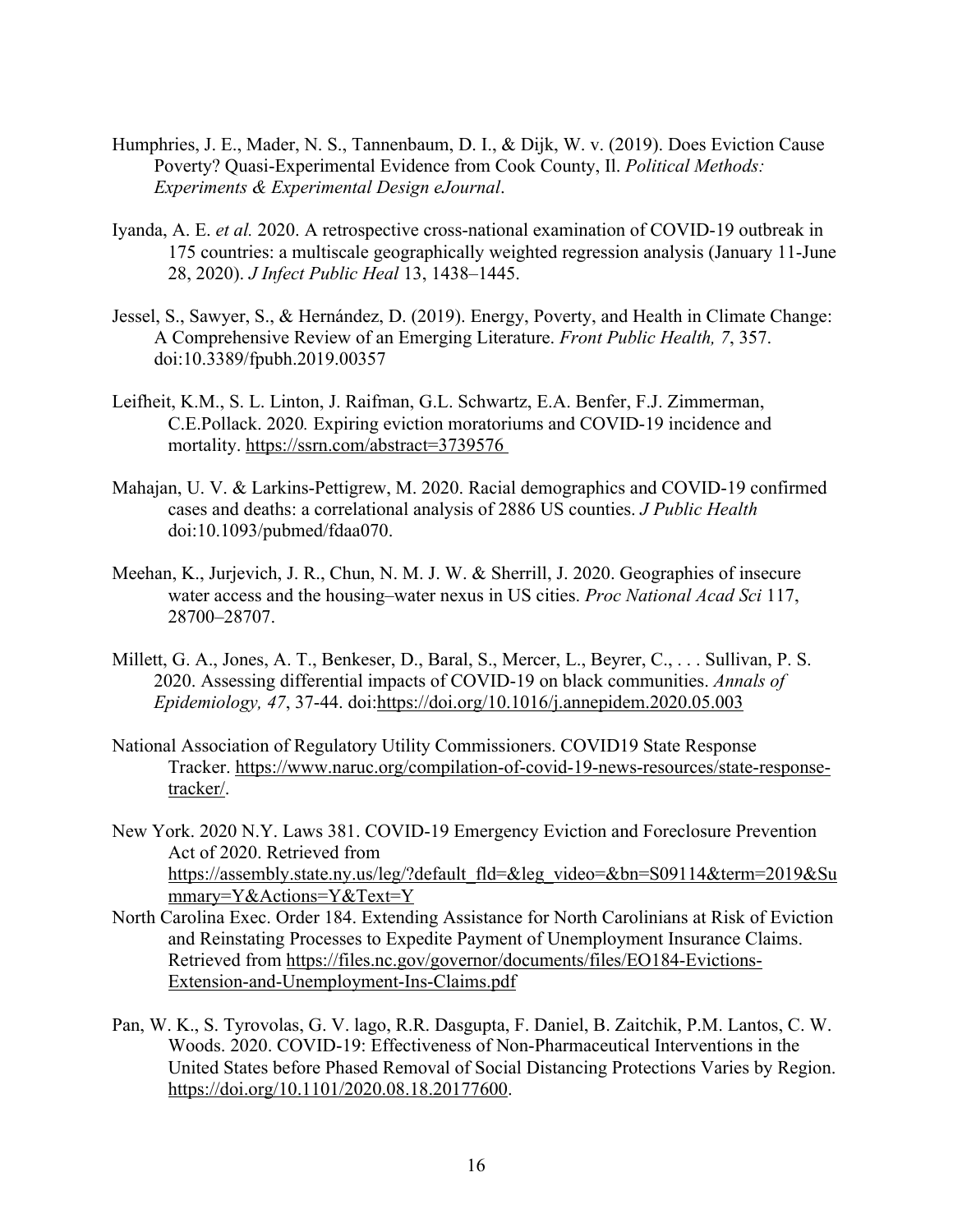- Parra-Bracamonte, G. M., Lopez-Villalobos, N. & Parra-Bracamonte, F. E. 2020. Clinical characteristics and risk factors for mortality of patients with COVID-19 in a large data set from Mexico. *Ann Epidemiol* 52, 93-98 e2.
- Poteat, T., Millett, G. A., Nelson, L. E., & Beyrer, C. (2020). Understanding COVID-19 risks and vulnerabilities among black communities in America: the lethal force of syndemics. *Annals of Epidemiology, 47*, 1-3. doi:https://doi.org/10.1016/j.annepidem.2020.05.004
- Prüss-Ustün, A. et al. 2019. Burden of disease from inadequate water, sanitation and hygiene for selected adverse health outcomes: An updated analysis with a focus on low and middleincome countries. Int. J. Hyg. Environ. Health 222, 765–777.
- Raines, A.M., J.L. Tock, S.J. McGrew, C.R. Ennis, J. Derania, C. L. Jardak, J. H. Lim, J. W. Boffa, C. Houtsma, K. R. Jones, C.Martin-Klinger, K. Widmer, R. Schapira, M. J. Zvolensky, M. Hoerger, J. I. Constans, C. L. Franklin. 2020. Correlates of death among SARS-CoV-2 positive veterans: The contribution of lifetime tobacco use. Addictive Behaviors 113: 106692. ISSN 0306-4603. https://doi.org/10.1016/j.addbeh.2020.106692
- Raudenbush, D. (2016). "I Stay by Myself": Social Support, Distrust, and Selective Solidarity Among the Urban Poor. *Sociological Forum, 31*(4), 1018-1039. doi:https://doi.org/10.1111/socf.12294
- Rinkoo, A. V., Songara, D., Sharma, A., Patnaik, B. R., Singh, R. R., & Srivastava, R. K. (2020). Reliable energy and responsive built environment: the missing links in COVID-19 response in resource-limited settings. *Tropical medicine and health, 48*, 67. doi:10.1186/s41182- 020-00255-2
- Rothstein, 2017. The Color of Law: A Forgotten History of How Our Government Segregated America. New York, NY: Liveright.
- M. Rusca, C. Alda-Vidal, M. Hordijk, N. Kral, 2017. Bathing without water, and other stories of everyday hygiene practices and risk perception in urban low-income areas: The case of Lilongwe, Malawi. Environ. Urban. 29, 533–550.
- Sharkey, P., & Faber, J. W. 2014. Where, When, Why, and For Whom Do Residential Contexts Matter? Moving Away from the Dichotomous Understanding of Neighborhood Effects. *Annual Review of Sociology, 40*(1), 559-579. doi:10.1146/annurev-soc-071913- 043350
- Sheen, J. *et al.* 2020. The effect of eviction moratoriums on the transmission of SARS-CoV-2. *Medrxiv Prepr Serv Heal Sci* (2020) doi:10.1101/2020.10.27.20220897.
- Sultana, F. 2011. Suffering for water, suffering from water: Emotional geographies of resource access, control and conflict. *Geoforum* 42, 163–172.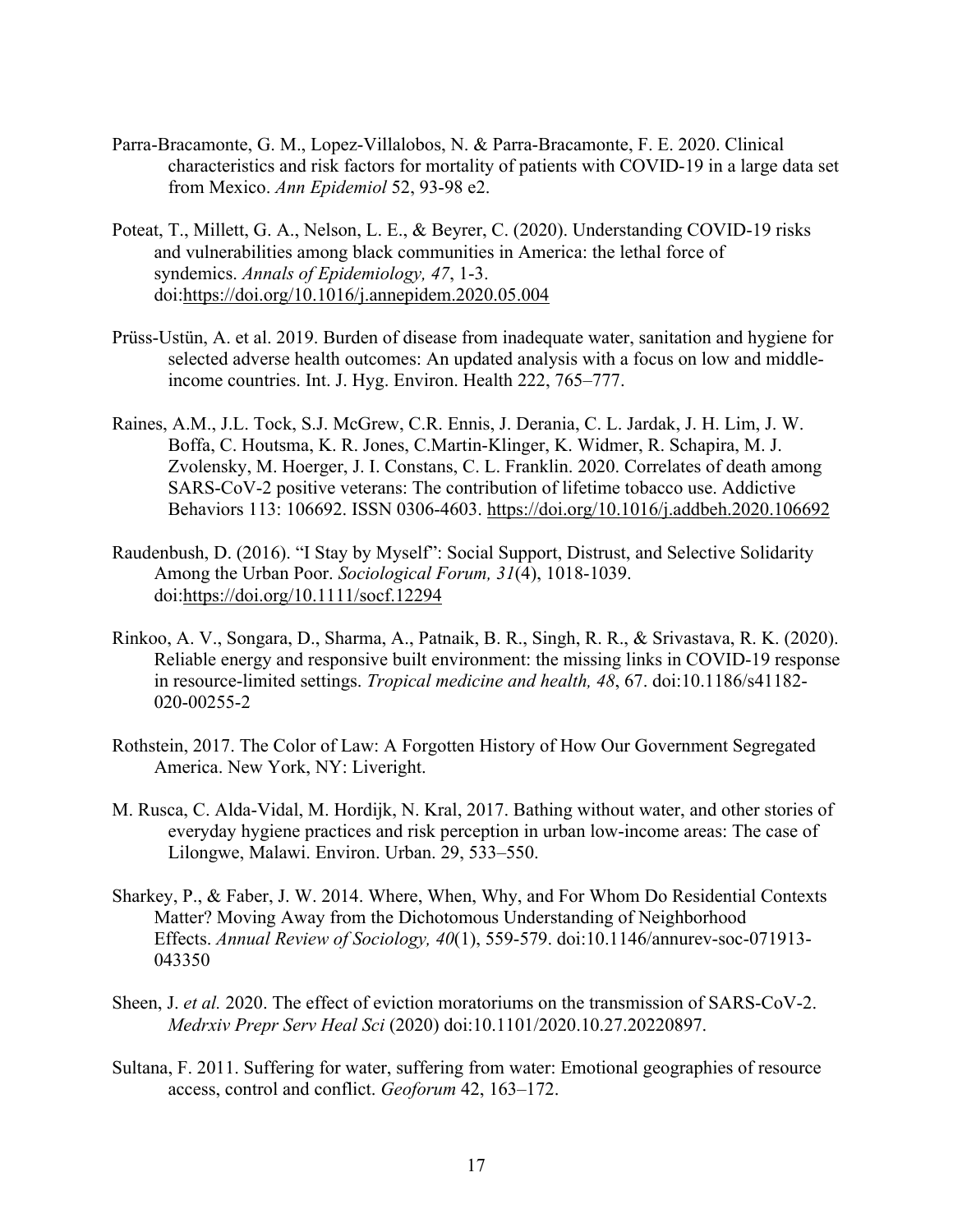- Swain, M., McKinney, E., & Susskind, L. 2020. Water Shutoffs in Older American Cities: Causes, Extent, and Remedies. *Journal of Planning Education and Research*, 0739456X20904431. doi:10.1177/0739456X20904431
- Testa, C., N.Krieger, J.T. Chen, and W.P. Hanage. 2020. Visualizing the lagged connection between COVID-19 cases and deaths in the United States: An animation using per capita state-level data (January 22, 2020 – July 8, 2020). Harvard Center for Population and Development Studies Working Paper Series 19(4). Available at https://cdn1.sph.harvard.edu/wp-content/uploads/sites/1266/2020/07/HCPDS-WP 19 4 testa-et-al Visualizing-Lagged-Connection-Between-COVID-19-Cases-and-Deaths-in-US final 07 10 with-cover.pdf/
- Vásquez-Vera, H., Palència, L., Magna, I., Mena, C., Neira, J., & Borrell, C. 2017. The threat of home eviction and its effects on health through the equity lens: A systematic review. *Soc Sci Med, 175*, 199-208. doi:10.1016/j.socscimed.2017.01.010
- Warner, M. E., Zhang, X., & Rivas, M. G. 2020. Which states and cities protect residents from water shutoffs in the COVID-19 pandemic? *Utilities Policy, 67*, 101118. doi:https://doi.org/10.1016/j.jup.2020.101118
- Washington Exec. Order 20-19.5. 2020. Retrieved from https://www.governor.wa.gov/sites/default/files/proclamations/proc\_20- 19.5.pdf?utm\_medium=email&utm\_source=govdelivery
- Webb Hooper, M., Nápoles, A. M., & Pérez-Stable, E. J. 2020. COVID-19 and Racial/Ethnic Disparities. *JAMA, 323*(24), 2466-2467. doi:10.1001/jama.2020.8598
- World Health Organization. 2020. Report of the WHO-China joint mission on coronavirus disease 2019 (COVID-19).
- Wu, X., R. C. Nethery, M.B. Sabath, D. Braun, F. Dominici. 2020. Exposure to air pollution and COVID-19 mortality in the United States: A nationwide cross-sectional study. doi: 10.1101/2020.04.05.20054502
- Wutich, A. 2009. Intrahousehold disparities in women and men's experiences of water insecurity and emotional distress in urban Bolivia. Med. Anthropol. Q. 23, 436–454 (2009).
- Wutich, A, A. Brewis. 2014. Food, water, and scarcity: Toward a broader anthropology of resource insecurity. Curr. Anthropol. 55, 444–468.
- U.S. Census Bureau. 2019. American Community Survey 2014-2018 5-Year Data Release. Prepared by Social Explorer.
- U.S. Dept. of Housing and Urban Development. 2020. Mortgagee Letter 2020-04: Foreclosure and Eviction Moratorium in connection with the Presidentially Declared COVID-19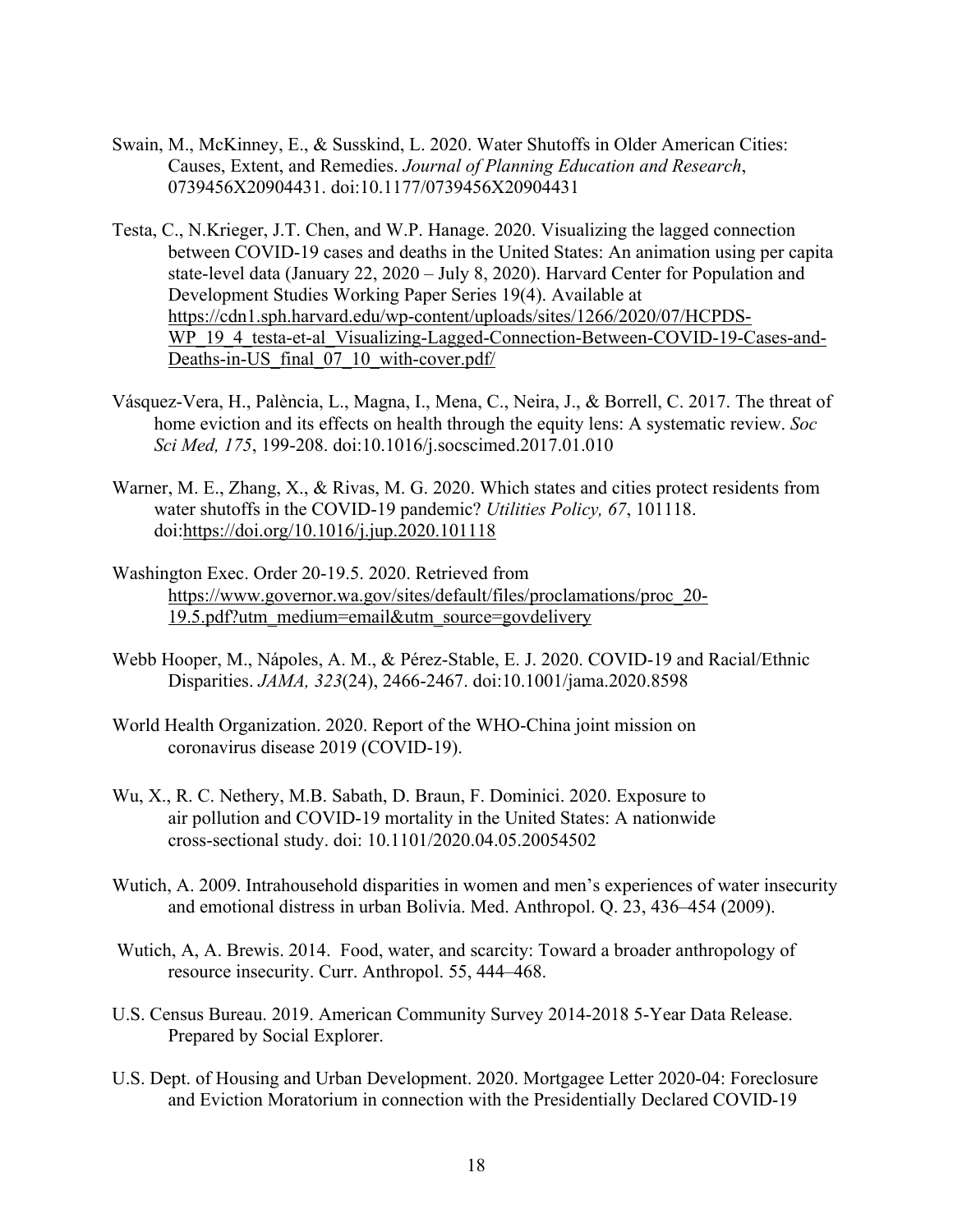National Emergency. https://www.hud.gov/sites/dfiles/OCHCO/documents/20- 04hsgml.pdf

- U.S. Energy Information Administration. 2018. One in three U.S. households faces a challenge in meeting energy needs. Available at https://www.eia.gov/todayinenergy/detail.php?id=37072.
- ---------------------. 2018. 2015 Residential Energy Consumption Survey (RECS). Available at https://www.eia.gov/consumption/residential.
- ---------------------. 2020. In 2018, U.S. energy expenditures increased for second consecutive year. Available at https://www.eia.gov/todayinenergy/detail.php?id=45076.
- University of Wisconsin Population Health Institute. 2020. County Health Rankings and Roadmaps. https://www.countyhealthrankings.org/.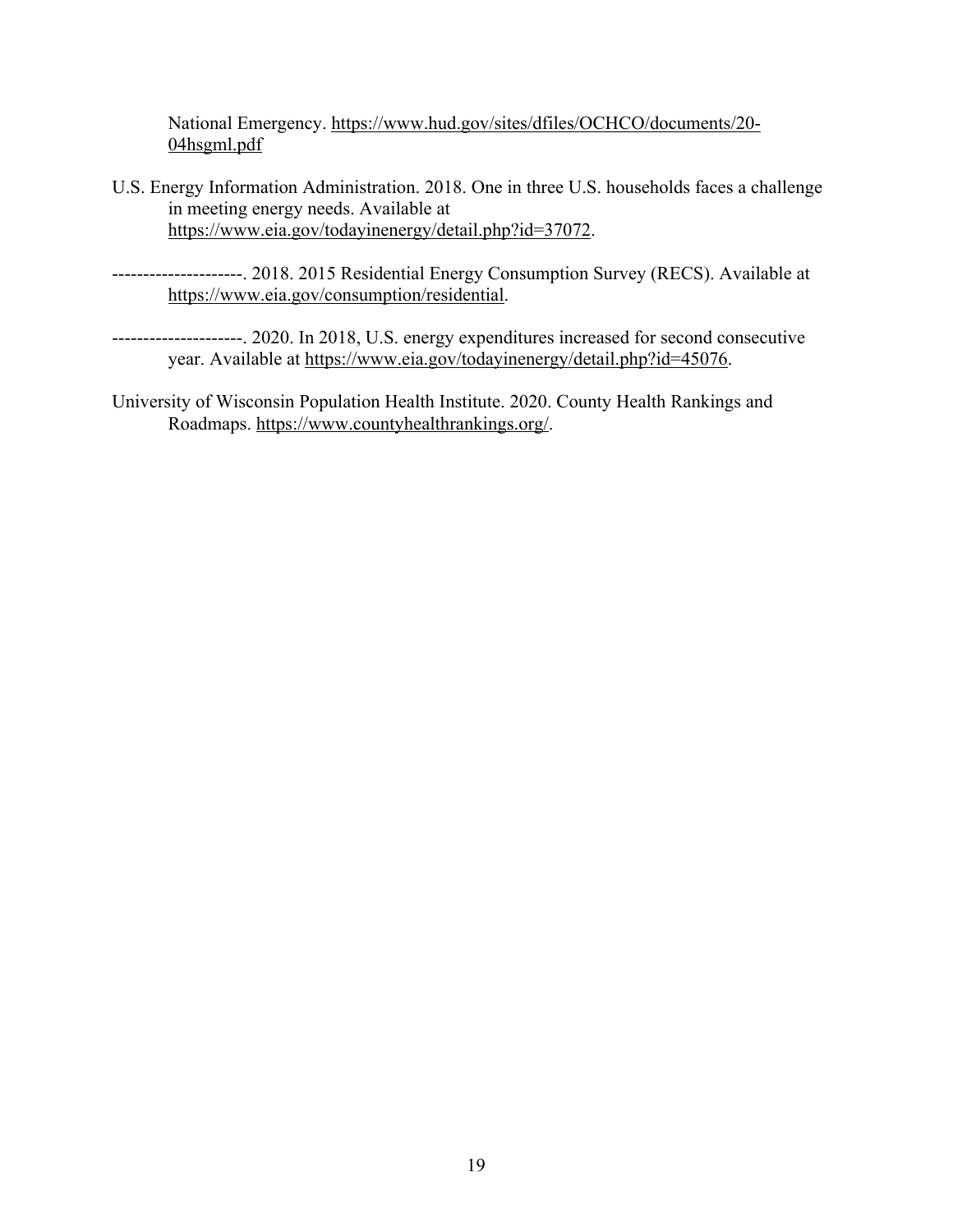# **Table 1. Descriptive Statistics**

|                                                 | mean             | sd       | min              | max      |
|-------------------------------------------------|------------------|----------|------------------|----------|
| Outcomes $(N=605241)$                           |                  |          |                  |          |
| Cases                                           | 1761.652         | 7918.248 | $\boldsymbol{0}$ | 391004   |
| Cases per 100,000                               | 0.018            | 0.079    | $\theta$         | 3.91     |
| Added Cases per 100,000                         | 16.161           | 39.679   | $-1845.739$      | 9370.104 |
| Deaths                                          | 49.819           | 227.263  | $\boldsymbol{0}$ | 7623     |
| Deaths per 100,000                              | $\boldsymbol{0}$ | 0.002    | $\boldsymbol{0}$ | 0.076    |
| Added Deaths per 100,000                        | 0.282            | 1.51     | $-53.548$        | 151.976  |
| <i>Housing Precarity Policy</i> $(N=605241)$    |                  |          |                  |          |
| Days Eviction Moratorium in Effect              | 36.8             | 61.731   | $\boldsymbol{0}$ | 270      |
| Days Utility Disconnection Moratorium in Effect | 68.752           | 73.324   | $\boldsymbol{0}$ | 264      |
| County Characteristics $(N=3141)$               |                  |          |                  |          |
| % Over 65 Years of Age                          | 17.7%            | 4.2%     | 7.4%             | 55.6%    |
| % African American                              | 10.6%            | 15.2%    | $0.0\%$          | 85.9%    |
| % Latinx                                        | 6.3%             | 10.8%    | $0.0\%$          | 94.4%    |
| % Native American                               | 1.1%             | 4.1%     | $0.0\%$          | 76.7%    |
| % Asian                                         | 1.6%             | 2.5%     | $0.0\%$          | 35.9%    |
| Median Household Income, \$2018                 | 52,166           | 13,993   | 20,188           | 136,268  |
| $%$ Renter                                      | 29.7%            | 8.1%     | 10.2%            | 80.4%    |
| % Commuting by Carpool                          | 9.7%             | 2.5%     | 2.0%             | 26.0%    |
| % Commuting by Public Transit                   | 1.1%             | 3.3%     | $0.0\%$          | 61.9%    |
| % Commuting by Other Means                      | 8.3%             | 3.7%     | 0.9%             | 44.8%    |
| % Living in Group Quarters                      | 3.5%             | 4.1%     | $0.0\%$          | 55.7%    |
| % Employed in Essential Services                | 68.0%            | 6.5%     | 30.9%            | 85.5%    |
| Population Density (1000s/sq mile)              | 0.33             | 1.45     | 0.001            | 37.49    |
| % w/o Health Insurance                          | 9.5%             | 4.5%     | 2.0%             | 39.5%    |
| % Diabetic                                      | 11.7%            | 2.6%     | 4.2%             | 20.9%    |
| % Obese                                         | 32.3%            | 4.5%     | 14.3%            | 49.5%    |
| Average Air Pollution (PM2.5)                   | 6.895            | 1.667    | 1.583            | 16.517   |
| % Rentals Subsidized by Housing Choice          | 6.5%             | 3.4%     | 0.5%             | 32.1%    |
| Vouchers                                        |                  |          |                  |          |
| % FHA-Insured Mortgages                         | 2.1%             | 1.2%     | $0.0\%$          | 8.6%     |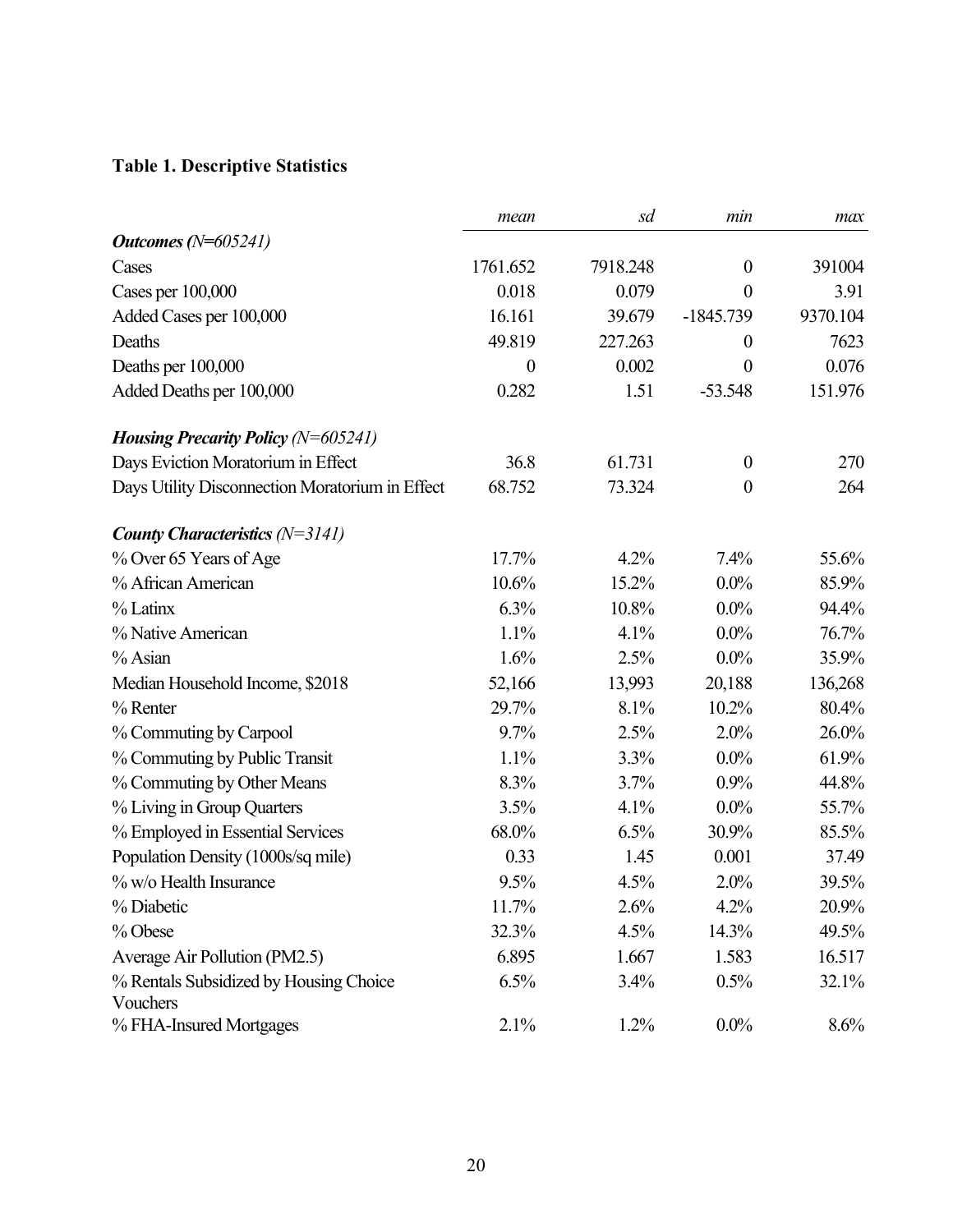|                                    | (1)                | (2)                | (3)                | (4)                | (5)                 | (6)                 |
|------------------------------------|--------------------|--------------------|--------------------|--------------------|---------------------|---------------------|
|                                    | <b>Added Cases</b> | <b>Added Cases</b> | <b>Added Cases</b> | <b>Added Cases</b> | <b>Added Deaths</b> | <b>Added Deaths</b> |
| Days Eviction Moratorium in Effect | $-0.0146***$       | $-0.0244***$       | $-0.0195***$       | $-0.0286***$       | $-0.0010***$        | $-0.0006$ ***       |
|                                    | (0.0033)           | (0.0041)           | (0.0034)           | (0.0042)           | (0.0001)            | (0.0002)            |
| Days Utility Disconnection         | $-0.0091***$       | $-0.0122***$       | $-0.0121***$       | $-0.0178***$       | $-0.0004***$        | $-0.0007$ ***       |
| Moratorium in Effect               | (0.0018)           | (0.0033)           | (0.0018)           | (0.0034)           | (0.0001)            | (0.0001)            |
| % Over 65 Years of Age             | 17.9376***         | 0.0000             | $-19.5130***$      | 0.0000             | $0.2006***$         | 0.0000              |
|                                    | (1.6557)           | $\left( .\right)$  | (1.6884)           | $\left( .\right)$  | (0.0767)            | $\left( .\right)$   |
| % African American                 | 2.6188***          | 0.0000             | 3.9164***          | 0.0000             | $0.4664***$         | 0.0000              |
|                                    | (0.4791)           | $\left( .\right)$  | (0.4884)           | $\left( .\right)$  | (0.0229)            | $\left( .\right)$   |
| % Latinx                           | 13.8185***         | 0.0000             | 19.4669***         | 0.0000             | $0.5911***$         | 0.0000              |
|                                    | (0.6627)           | $\left( .\right)$  | (0.6777)           | $\left( .\right)$  | (0.0299)            | $\left( .\right)$   |
| % Native American                  | 13.2369***         | 0.0000             | 17.9358***         | 0.0000             | $0.9113***$         | 0.0000              |
|                                    | (1.3217)           | $\left( .\right)$  | (1.3470)           | $\left( .\right)$  | (0.0612)            | $\odot$             |
| % Asian                            | $-0.5801$          | 0.0000             | $-1.2349$          | 0.0000             | 0.0156              | 0.0000              |
|                                    | (2.6992)           | $\left( .\right)$  | (2.7500)           | $\left( .\right)$  | (0.1189)            | $\odot$             |
| Median Household Income (\$2018)   | $0.1165*$          | 0.0000             | $0.2217***$        | 0.0000             | $-0.0165***$        | 0.0000              |
|                                    | (0.0687)           | $\left( .\right)$  | (0.0700)           | $\left( .\right)$  | (0.0031)            | $\left( .\right)$   |
| % Renter                           | 4.7980***          | 0.0000             | $6.2476***$        | 0.0000             | $-0.1875***$        | 0.0000              |
|                                    | (0.9321)           | $\left( .\right)$  | (0.9496)           | $\left( .\right)$  | (0.0429)            | $\left( .\right)$   |
| % Commuting by Carpool             | 6.6738***          | 0.0000             | 9.3147***          | 0.0000             |                     |                     |
|                                    | (1.9731)           | $\left( .\right)$  | (2.0104)           | $\left( .\right)$  |                     |                     |
| % Commuting by Public Transit      | 7.5593**           | 0.0000             | 9.4458***          | 0.0000             |                     |                     |
|                                    | (3.5494)           | $\left( .\right)$  | (3.6162)           | $\odot$            |                     |                     |
| % Commuting by Other Means         | $-23.9352***$      | 0.0000             | $-27.5921***$      | 0.0000             |                     |                     |
|                                    | (1.7005)           | $\left( .\right)$  | (1.7331)           | $\left( .\right)$  |                     |                     |
| % Living in Group Quarters         | 27.5446***         | 0.0000             | 34.0567***         | 0.0000             |                     |                     |

### **Table 2. Regression Results for the Effects of Housing Precarity Policies on Added COVID-19 Cases and Deaths Per 100,000**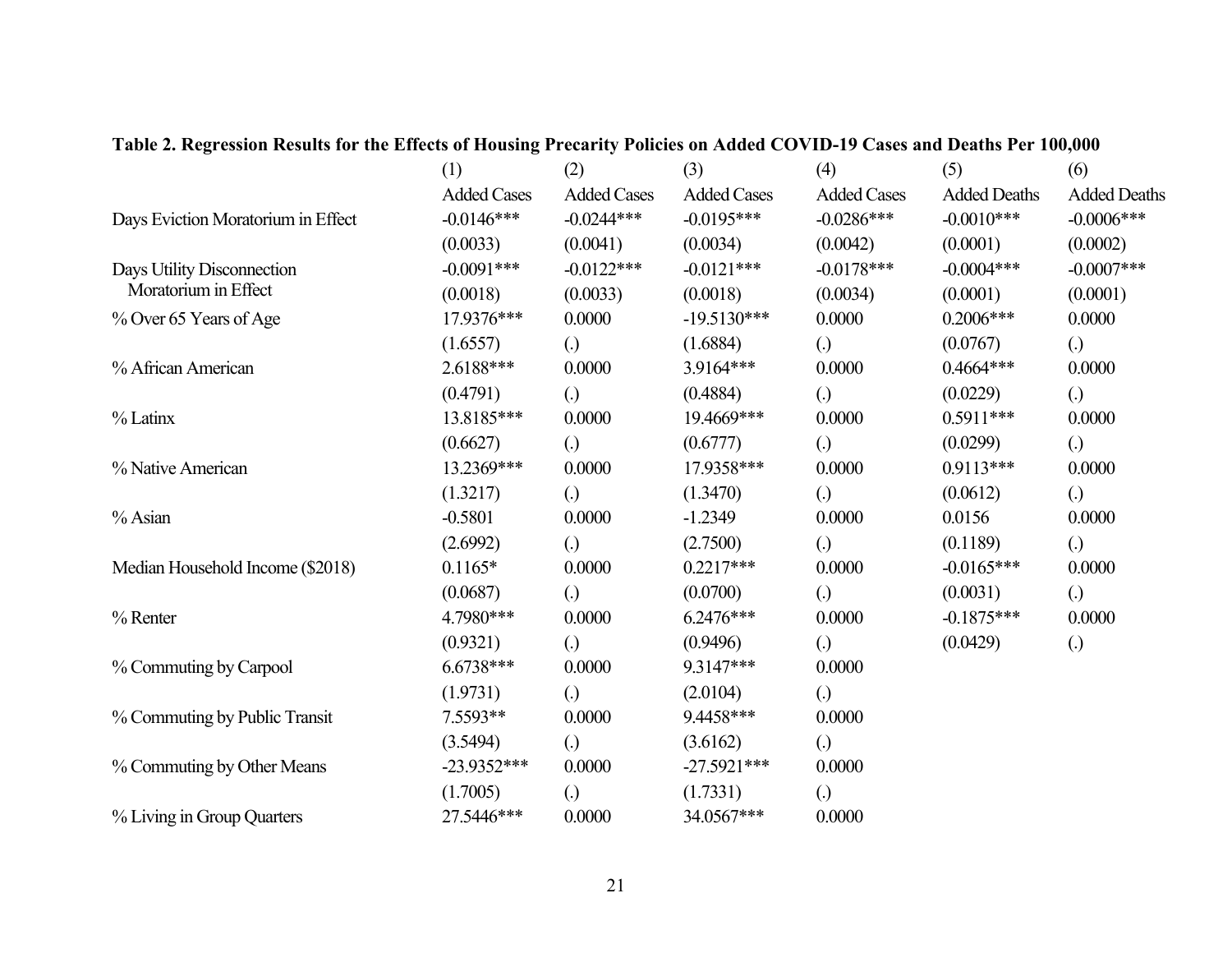|                                                                   | (1.2262)       | $\left( .\right)$ | (1.2485)       | $\left( .\right)$ |                |                   |
|-------------------------------------------------------------------|----------------|-------------------|----------------|-------------------|----------------|-------------------|
| % Employed in Essential Services                                  | $6.7617***$    | 0.0000            | 8.8897***      | 0.0000            | 0.0501         | 0.0000            |
|                                                                   | (1.2439)       | $\left( .\right)$ | (1.2673)       | (.)               | (0.0541)       | (.)               |
| Population Density (1000s/sq mile)                                | $-0.2785***$   | 0.0000            | $-0.3722***$   | 0.0000            | $-0.0056$ ***  | 0.0000            |
|                                                                   | (0.0719)       | $\left( .\right)$ | (0.0733)       | $\left( .\right)$ | (0.0016)       | $\left( .\right)$ |
| % w/o Health Insurance                                            | 7.4968***      | 0.0000            | 9.2876***      | 0.0000            | $0.1486*$      | 0.0000            |
|                                                                   | (1.9715)       | $\left( .\right)$ | (2.0086)       | $\left( .\right)$ | (0.0842)       | (.)               |
| Temporal Lag                                                      | $0.1974***$    | $0.1810***$       |                |                   |                |                   |
|                                                                   | (0.0013)       | (0.0013)          |                |                   |                |                   |
| Spatial-Temporal Lag                                              |                |                   | 35943.8807***  | 35262.3338***     |                |                   |
|                                                                   |                |                   | (988.4306)     | (1019.0239)       |                |                   |
| % Obese                                                           |                |                   |                |                   | $-0.3761***$   | 0.0000            |
|                                                                   |                |                   |                |                   | (0.0819)       | (.)               |
| % Diabetic                                                        |                |                   |                |                   | $1.2784***$    | 0.0000            |
|                                                                   |                |                   |                |                   | (0.1803)       | (.)               |
| Average Air Pollution (PM2.5)                                     |                |                   |                |                   | $0.0084***$    | 0.0000            |
|                                                                   |                |                   |                |                   | (0.0017)       | $\left( .\right)$ |
| Rolling Avg Cases 2-4 Weeks Prior                                 |                |                   |                |                   | $0.0003***$    | $0.0006***$       |
|                                                                   |                |                   |                |                   | (0.0000)       | (0.0000)          |
| Constant                                                          | $-5.4758**$    | 0.0046            | $-8.4748***$   | 0.0046            | $-0.2310**$    | 0.0001            |
|                                                                   | (2.1443)       | (0.2636)          | (2.1851)       | (0.2677)          | (0.0983)       | (0.0118)          |
| State x Week FE                                                   | Yes            | Yes               | Yes            | Yes               | Yes            | Yes               |
| County FE                                                         | N <sub>o</sub> | Yes               | N <sub>o</sub> | Yes               | N <sub>o</sub> | Yes               |
| Housing Insecurity x Week FE                                      | Yes            | Yes               | Yes            | Yes               | Yes            | Yes               |
| Observations                                                      | 605241         | 605241            | 605241         | 605241            | 605241         | 605241            |
| R-squared                                                         | 0.3104         | 0.3069            | 0.2843         | 0.2791            | 0.0486         | 0.0458            |
| Standard errors in parentheses<br>$20.1 + 4 + 20.07 + 44 + 20.01$ |                |                   |                |                   |                |                   |

\* p<0.1 \*\* p<0.05 \*\*\* p<0.01